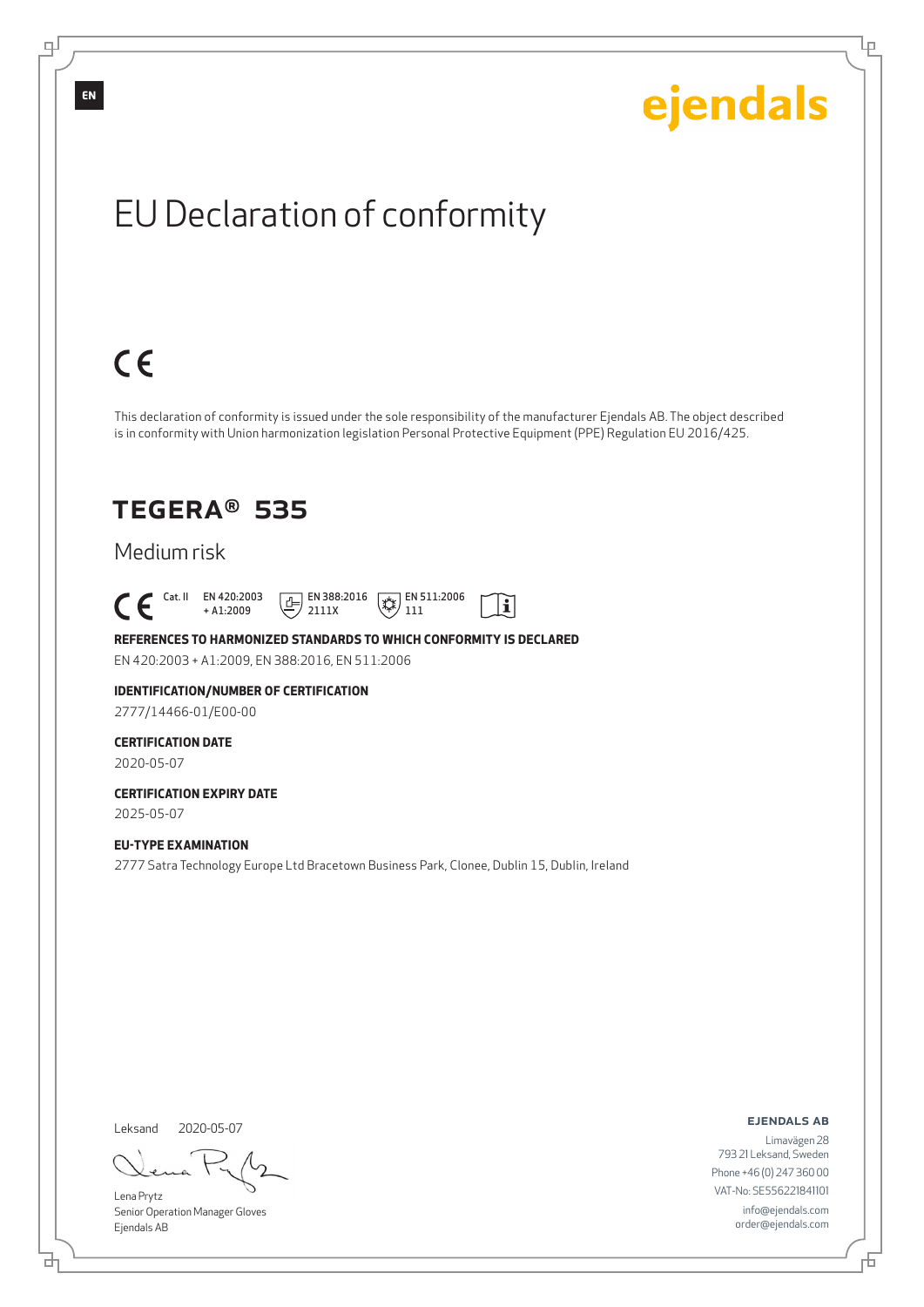Ļμ

## EU-försäkran om överensstämmelse

# $C \in$

Denna försäkran om överensstämmelse utfärdas på eget ansvar av tillverkaren Ejendals AB. Föremålet för försäkran överensstämmer med EU-harmoniserad lagstiftning för personlig skyddsutrustning (PPE), EU-förordning 2016/425.

### TEGERA® 535

### Medelhög risk

 Cat. II EN 420:2003 + A1:2009  $\boxed{1}$  EN 388:2016 2111X  $\mathbb{R}$  EN 511:2006 111

**HÄNVISNINGAR TILL DE HARMONISERADE STANDARDER SOM AVSES MED FÖRSÄKRAN OM ÖVERENSSTÄMMELSE** EN 420:2003 + A1:2009, EN 388:2016, EN 511:2006

 $|\tilde{\mathbf{i}}|$ 

### **IDENTIFIERING/CERTIFIKATSNUMMER**

2777/14466-01/E00-00

#### **CERTIFIERINGSDATUM**

2020-05-07

#### **CERTIFIERINGENS UTGÅNGSDATUM** 2025-05-07

#### **EU-TYPKONTROLL**

2777 Satra Technology Europe Ltd Bracetown Business Park, Clonee, Dublin 15, Dublin, Ireland

Leksand 2020-05-07

Lena Prytz Driftschef Handskar Ejendals AB

<u>다</u>

ejendals ab

Đ

Limavägen 28 793 21 Leksand, Sweden Phone +46 (0) 247 360 00 VAT-No: SE556221841101 info@ejendals.com order@ejendals.com

டி

**SV**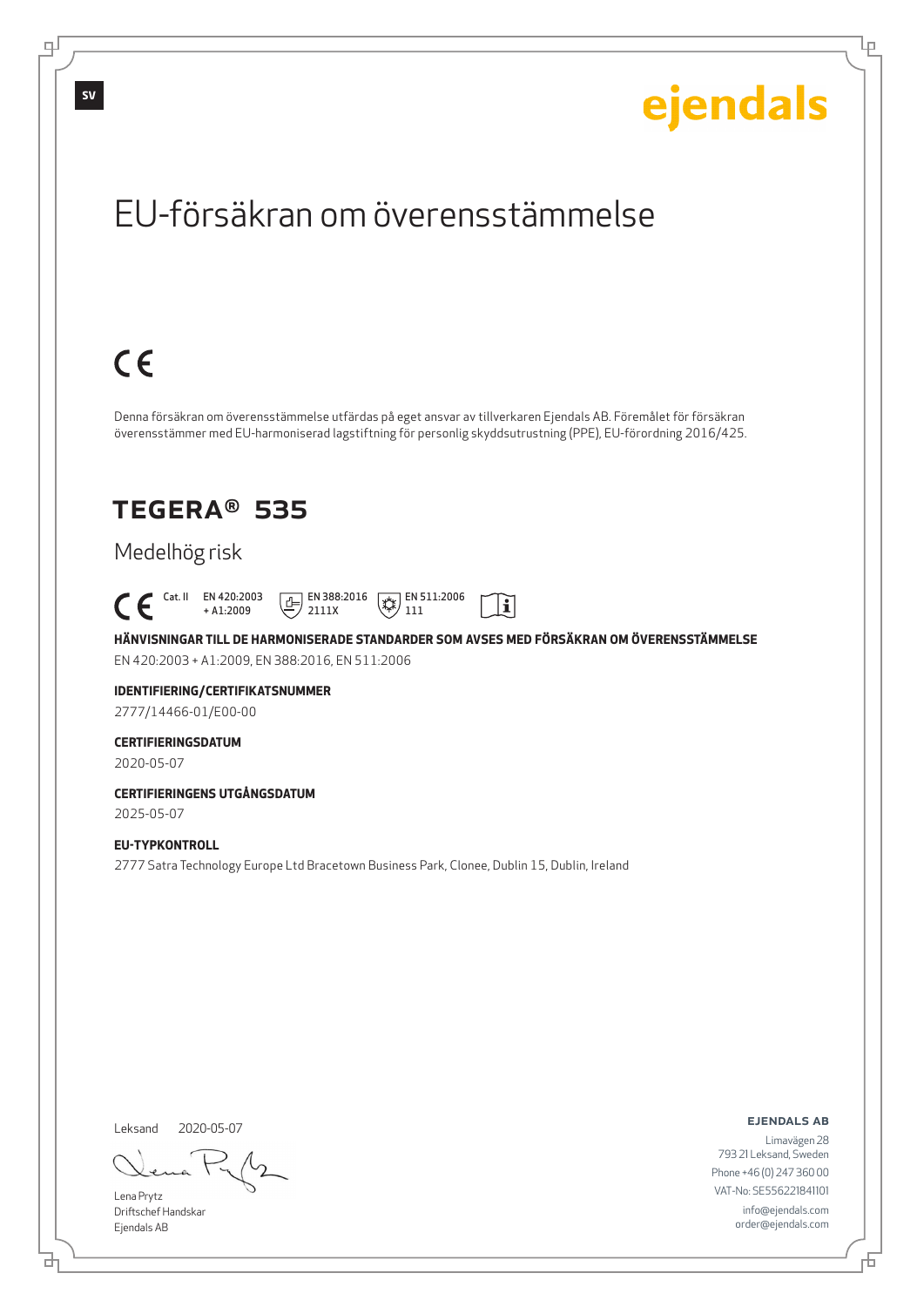Ļμ

## EF-erklæringen om overensstemmelse

# $C \in$

Denne overensstemmelseserklæring udstedes alene på Ejendal AB ansvar. De produkt, der er beskrevet er i overensstemmelse med Europa-Parlamentets og Rådets forordning (EU) 2016/425 2016 om personlige værnemidler.

### TEGERA® 535

### Mellemhøj risiko

 Cat. II EN 420:2003 + A1:2009  $E$  EN 388:2016 2111X  $\mathbb{R}$  EN 511:2006 111

**HENVISNINGER TIL DE HARMONISEREDE STANDARDER TIL HVILKE OVERENSSTEMMELSE ER ERKLÆRET** EN 420:2003 + A1:2009, EN 388:2016, EN 511:2006

 $|\tilde{\mathbf{i}}|$ 

### **IDENTIFIKATION/CERTIFICERINGSNUMMER**

2777/14466-01/E00-00

### **CERTIFICERINGSDATO**

2020-05-07

#### **UDLØB PÅ CERTIFICERING** 2025-05-07

**EU-TYPEAFPRØVNING** 2777 Satra Technology Europe Ltd Bracetown Business Park, Clonee, Dublin 15, Dublin, Ireland

Leksand 2020-05-07

브

Lena Prytz Senior Operation Manager Handsker Ejendals AB

ejendals ab

Đ

Limavägen 28 793 21 Leksand, Sweden Phone +46 (0) 247 360 00 VAT-No: SE556221841101 info@ejendals.com order@ejendals.com

டி

**DA**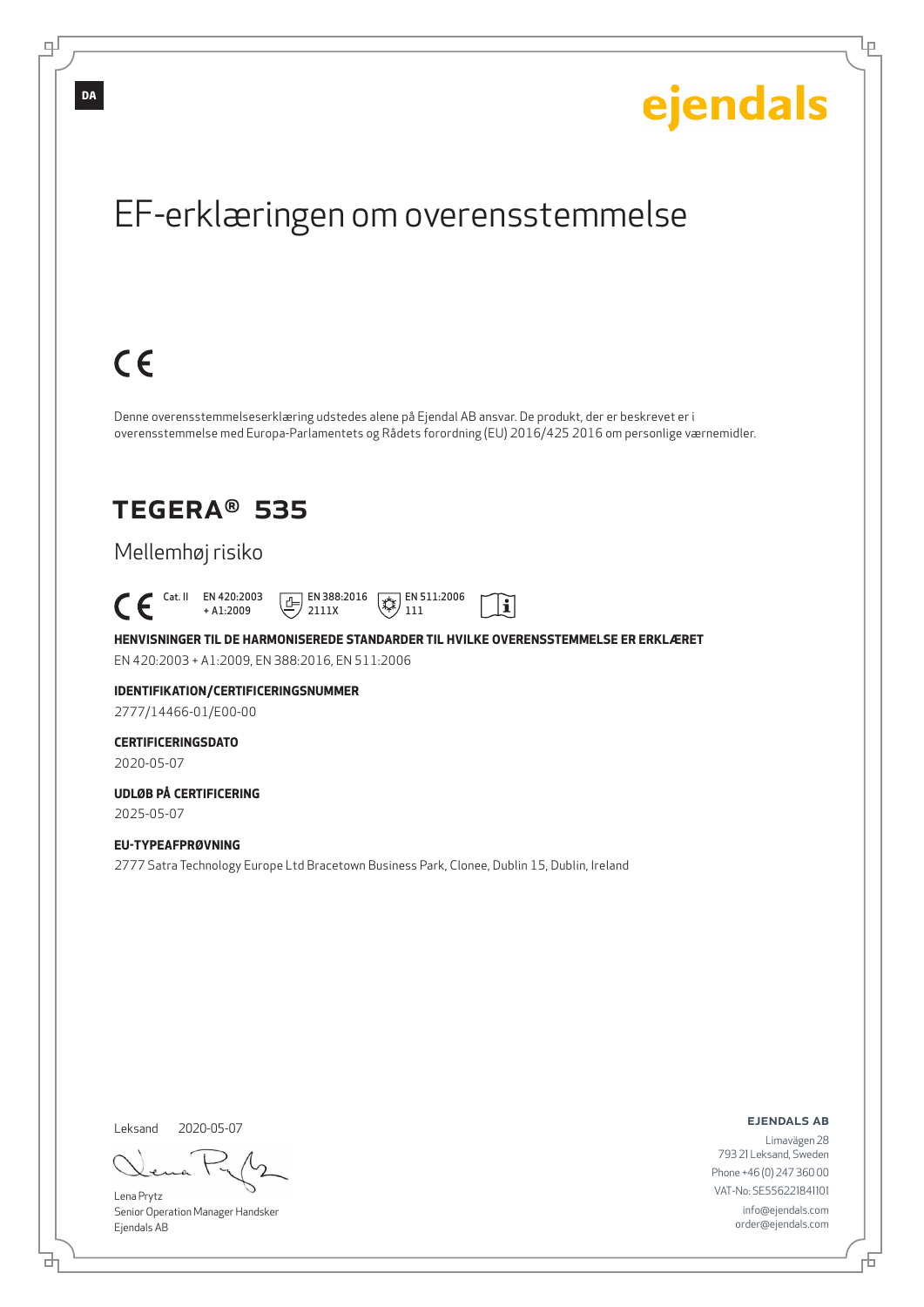Lμ

## EU-asetuksen Vaatimustenmukaisuusvakuutus

# $C \in$

Valmistaja Ejendals AB antaa tämän vaatimustenmukaisuusvakuutuksen omalla vastuullaan. Kuvattu vakuutuksen kohde täyttää Euroopan unionin yhdenmukaistamislainsäädännössä henkilösuojaimia koskevan asetuksen EU 2016/425 vaatimukset.

## TEGERA® 535

### Keskitason riski

 Cat. II EN 420:2003  $\boxed{\underline{f}}$  EN 388:2016  $\mathbb{R}$  EN 511:2006  $|\tilde{\mathbf{i}}|$ + A1:2009 2111X 111

**VIITTAUKSET YHDENMUKAISTETTUIHIN STANDARDEIHIN, JOITA VAATIMUSTENMUKAISUUSVAKUUTUS KOSKEE** EN 420:2003 + A1:2009, EN 388:2016, EN 511:2006

### **SERTIFIKAATIN NUMERO**

2777/14466-01/E00-00

### **SERTIFIOINTIPÄIVÄMÄÄRÄ**

2020-05-07

### **SERTIFIKAATIN VIIMEINEN VOIMASSAOLOPÄIVÄ**

2025-05-07

#### **EU-TYYPPITARKASTUS** 2777 Satra Technology Europe Ltd Bracetown Business Park, Clonee, Dublin 15, Dublin, Ireland

Leksand 2020-05-07

Lena Prytz Senior Operation Manager Gloves Ejendals AB

ejendals ab

Б

Limavägen 28 793 21 Leksand, Sweden Phone +46 (0) 247 360 00 VAT-No: SE556221841101 info@ejendals.com order@ejendals.com

டி

브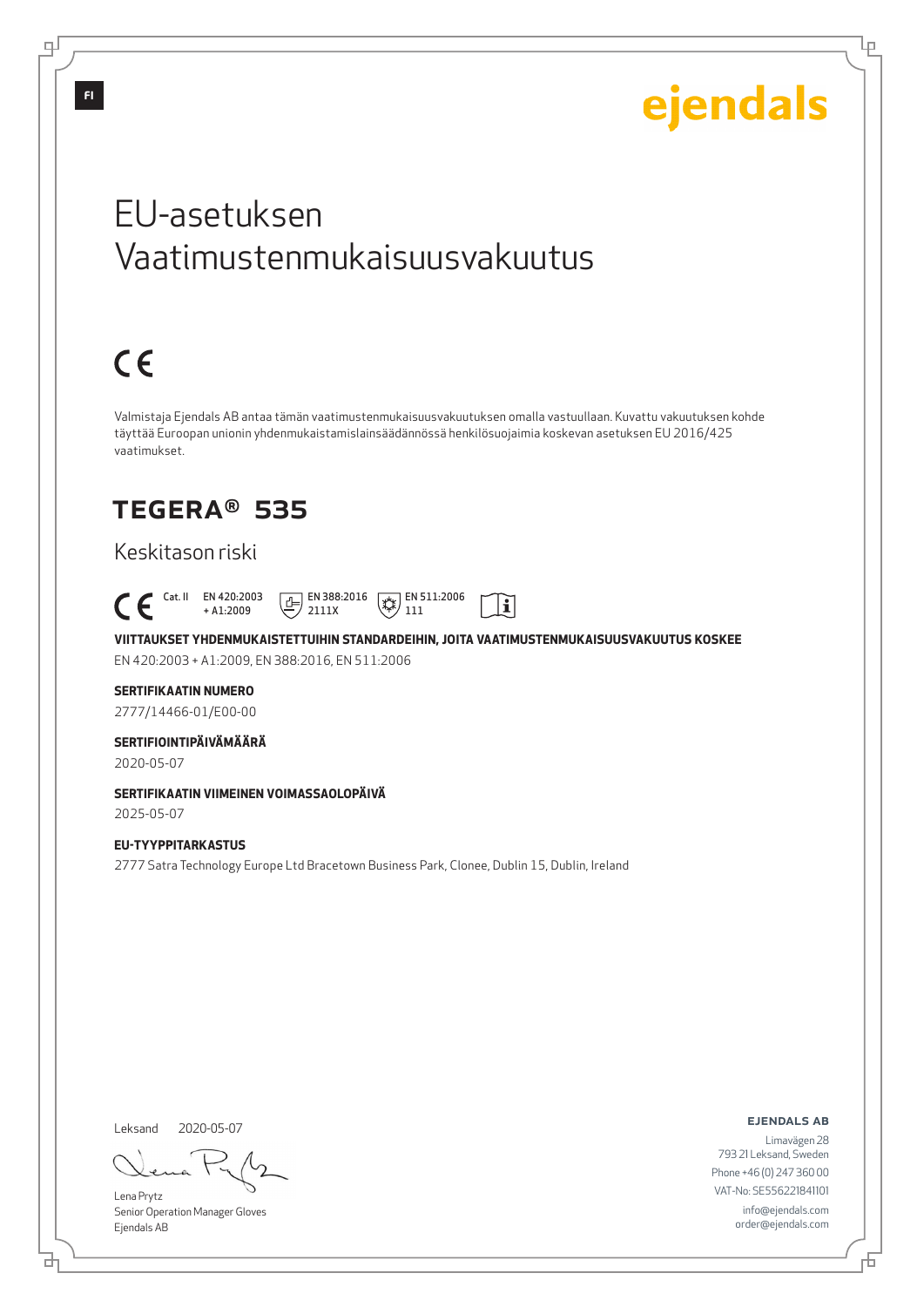Ļμ

## Déclaration de conformité de l'Union Européenne

# $C \in$

La présente déclaration de conformité est établie sous la seule responsabilité du fabricant, Ejendals AB. L'objet décrit est conforme à la Règlementation 2016/425 de l'Union Européenne sur l'harmonisation des législations de l'Union Européenne relatives aux équipements de protection individuelle (EPI).

## TEGERA® 535

### Risque moyen

 Cat. II EN 420:2003  $E$  EN 388:2016  $\mathbb{R}$  EN 511:2006  $|\tilde{\mathbf{i}}|$ + A1:2009 2111X 111

**RÉFÉRENCES AUX NORMES HARMONISÉES PAR RAPPORT AUXQUELLES LA CONFORMITÉ EST DÉCLARÉE** EN 420:2003 + A1:2009, EN 388:2016, EN 511:2006

### **IDENTIFICATION/NUMÉRO DE CERTIFICATION**

2777/14466-01/E00-00

#### **DATE DE CERTIFICATION**

2020-05-07

#### **DATE D'EXPIRATION DU CERTIFICAT** 2025-05-07

**EXAMEN UE DE TYPE**

2777 Satra Technology Europe Ltd Bracetown Business Park, Clonee, Dublin 15, Dublin, Ireland

Leksand 2020-05-07

Lena Prytz Directeur Exécutif, Gants Ejendals AB

ejendals ab

Б

Limavägen 28 793 21 Leksand, Sweden Phone +46 (0) 247 360 00 VAT-No: SE556221841101 info@ejendals.com order@ejendals.com

டி

<u>다</u>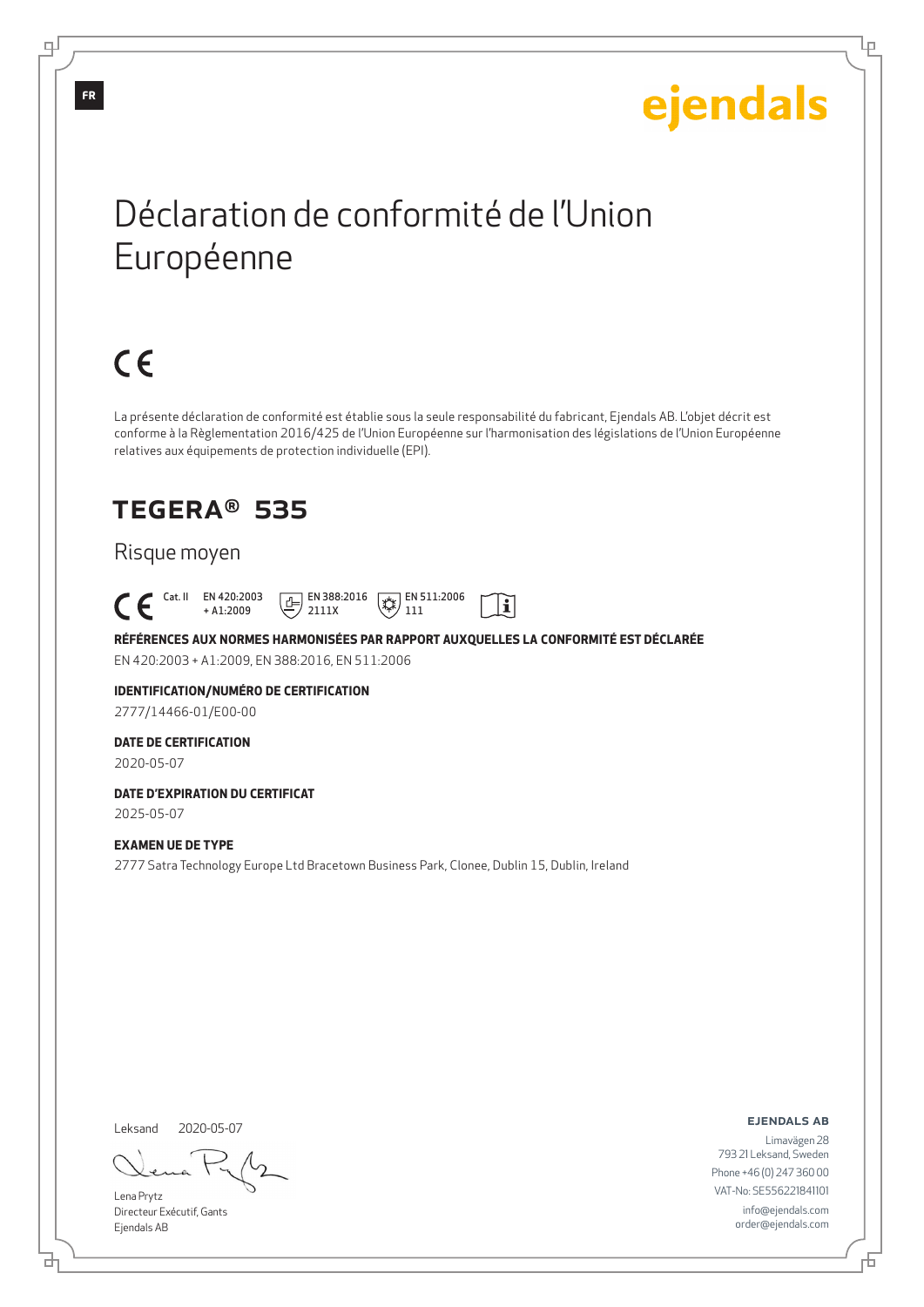Ļμ

# EU-Konformitätserklärung

# $C \in$

Diese Konformitätserklärung wurde unter der alleinigen Verantwortung des Herstellers Ejendals AB ausgestellt. Das beschriebene Objekt stimmt mit den Harmonisierungsrechtsvorschriften zu persönlicher Schutzausrüstung (PSA) Verordnung EU 2016/425 überein.

### TEGERA® 535

### Mittleres Risiko

 Cat. II EN 420:2003  $E$  EN 388:2016  $\mathbb{R}$  EN 511:2006  $|\tilde{\mathbf{i}}|$ + A1:2009 2111X 111

#### **VERWEIST AUF HARMONISIERTE NORMEN, FÜR DIE KONFORMITÄT ERKLÄRT WIRD** EN 420:2003 + A1:2009, EN 388:2016, EN 511:2006

### **KENNZEICHNUNG/ZERTIFIZIERUNGSNUMMER**

2777/14466-01/E00-00

#### **DATUM DER ZERTIFIZIERUNG**

2020-05-07

### **ABLAUFDATUM DES ZERTIFIKATES**

2025-05-07

#### **EG-BAUMUSTERPRÜFUNG**

2777 Satra Technology Europe Ltd Bracetown Business Park, Clonee, Dublin 15, Dublin, Ireland

Leksand

<u>다</u>

2020-05-07

Lena Prytz Senior Operation Manager Gloves Ejendals AB

ejendals ab

Limavägen 28 793 21 Leksand, Sweden Phone +46 (0) 247 360 00 VAT-No: SE556221841101 info@ejendals.com order@ejendals.com

∓

**DE**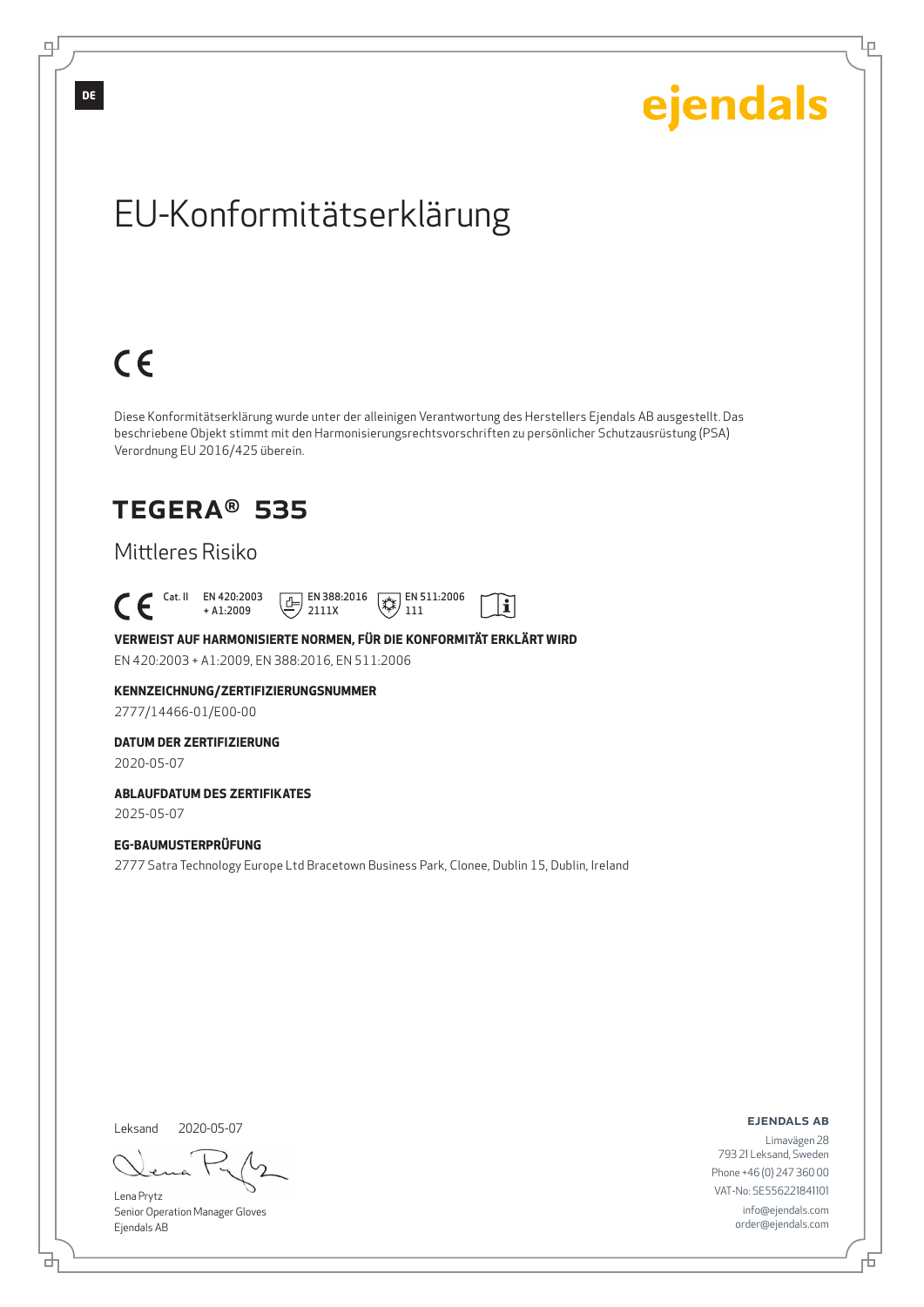டி

ejendals

Ļμ

## EU-samsvarserklæring

# $C \in$

Denne samsvarserklæringen er gitt ut ene og alene under ansvaret til produsenten Ejendals AB. Objektet som er beskrevet, er i samsvar med EUs harmoniseringsregelverk EU-forskrift for personlig verneutstyr (PVU) EU 2016/425.

 $|\tilde{\mathbf{i}}|$ 

## TEGERA® 535

### Middels risiko

 $\begin{bmatrix} \begin{array}{ccc} \text{Cat. II} & \text{EN } 420:2003 \\ + \text{A1:2009} \end{array} \end{bmatrix}$ + A1:2009  $\boxed{1}$  EN 388:2016 2111X  $\mathbb{R}$  EN 511:2006 111

**REFERANSER TIL HARMONISERTE STANDARDER MED ERKLÆRT OVERENSSTEMMELSE** EN 420:2003 + A1:2009, EN 388:2016, EN 511:2006

### **IDENTIFISERING/SERTIFISERINGSNUMMER**

2777/14466-01/E00-00

#### **SERTIFISERINGSDATO**

2020-05-07

#### **UTLØPSDATO SERTIFISERING** 2025-05-07

#### **UNDERSØKELSE EU-TYPE**

2777 Satra Technology Europe Ltd Bracetown Business Park, Clonee, Dublin 15, Dublin, Ireland

Leksand 2020-05-07

<u>다</u>

Lena Prytz Hansker for senior driftsledere Ejendals AB

ejendals ab

Limavägen 28 793 21 Leksand, Sweden Phone +46 (0) 247 360 00 VAT-No: SE556221841101 info@ejendals.com order@ejendals.com

Đ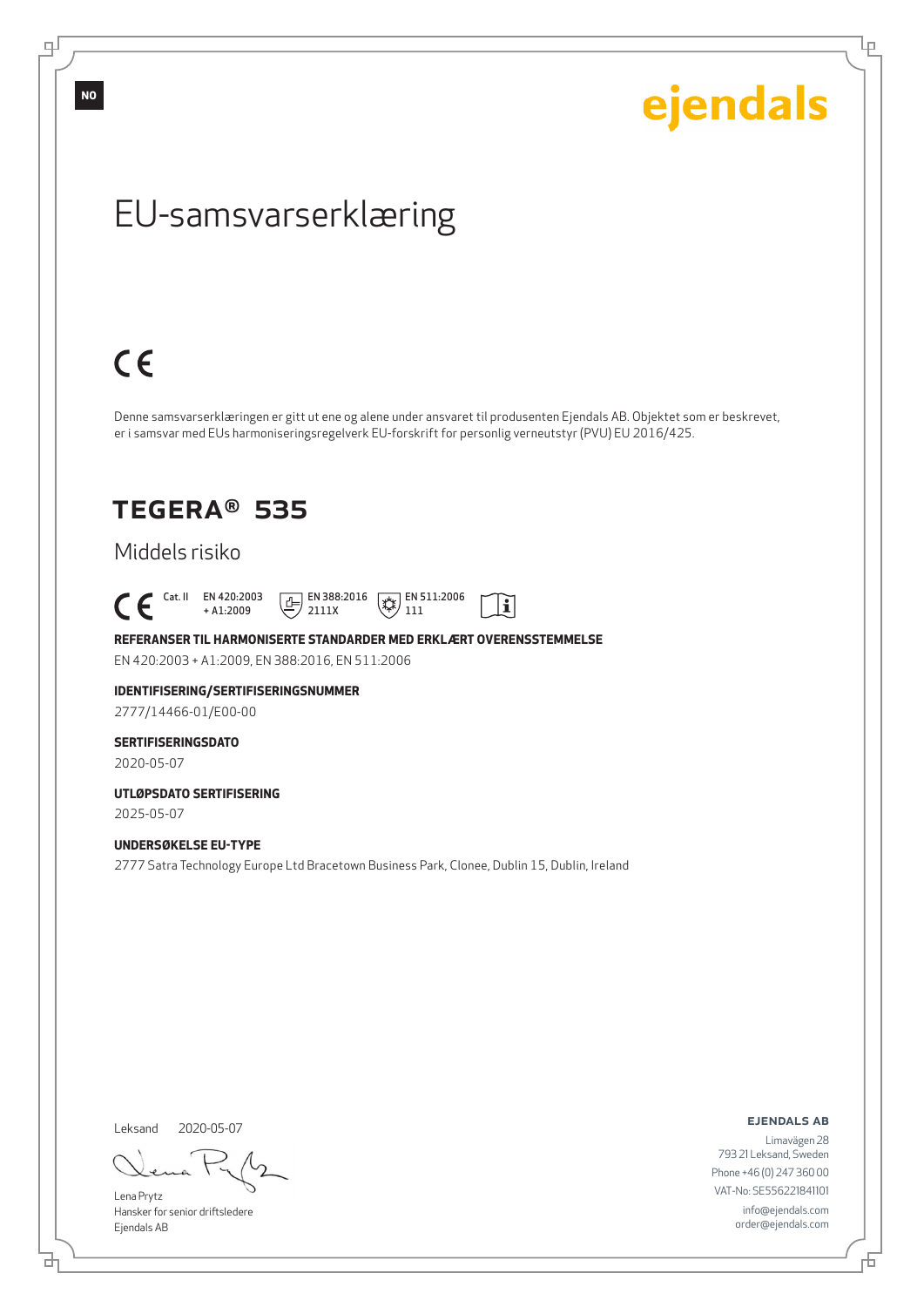Ļμ

## ЕС Декларация соответствия

# $C \in$

Эта декларация соответствия выпущена под ответственностью производителя Ejendals AB. Объект соответствует законодательным требованиям ЕС, указанным в Регламенте о средствах индивидуальной защиты (СИЗ) 2016/425.

 $|\tilde{\mathbf{i}}|$ 

## TEGERA® 535

### Средний риск

 Cat. II EN 420:2003 + A1:2009  $\boxed{E}$  EN 388:2016 2111X  $\overline{**}$  EN 511:2006 111

**ССЫЛКИ НА ГАРМОНИЗИРОВАННЫЕ СТАНДАРТЫ, СООТВЕТСТВИЕ КОТОРЫМ ЗАЯВЛЕНО** EN 420:2003 + A1:2009, EN 388:2016, EN 511:2006

**ИДЕНТИФИКАЦИОННЫЙ НОМЕР / НОМЕР СЕРТИФИКАТА** 2777/14466-01/E00-00

**ДАТА ВЫДАЧИ СЕРТИФИКАТА**

2020-05-07

**ДАТА ОКОНЧАНИЯ СРОКА ДЕЙСТВИЯ СЕРТИФИКАТА** 2025-05-07

#### **ТЕСТИРОВАНИЕ ПО СТАНДАРТУ ЕС**

2777 Satra Technology Europe Ltd Bracetown Business Park, Clonee, Dublin 15, Dublin, Ireland

Leksand 2020-05-07

브

Lena Prytz Старший менеджер по производству перчаток Ejendals AB

ejendals ab

Limavägen 28 793 21 Leksand, Sweden Phone +46 (0) 247 360 00 VAT-No: SE556221841101 info@ejendals.com order@ejendals.com

டி

**RU**

Đ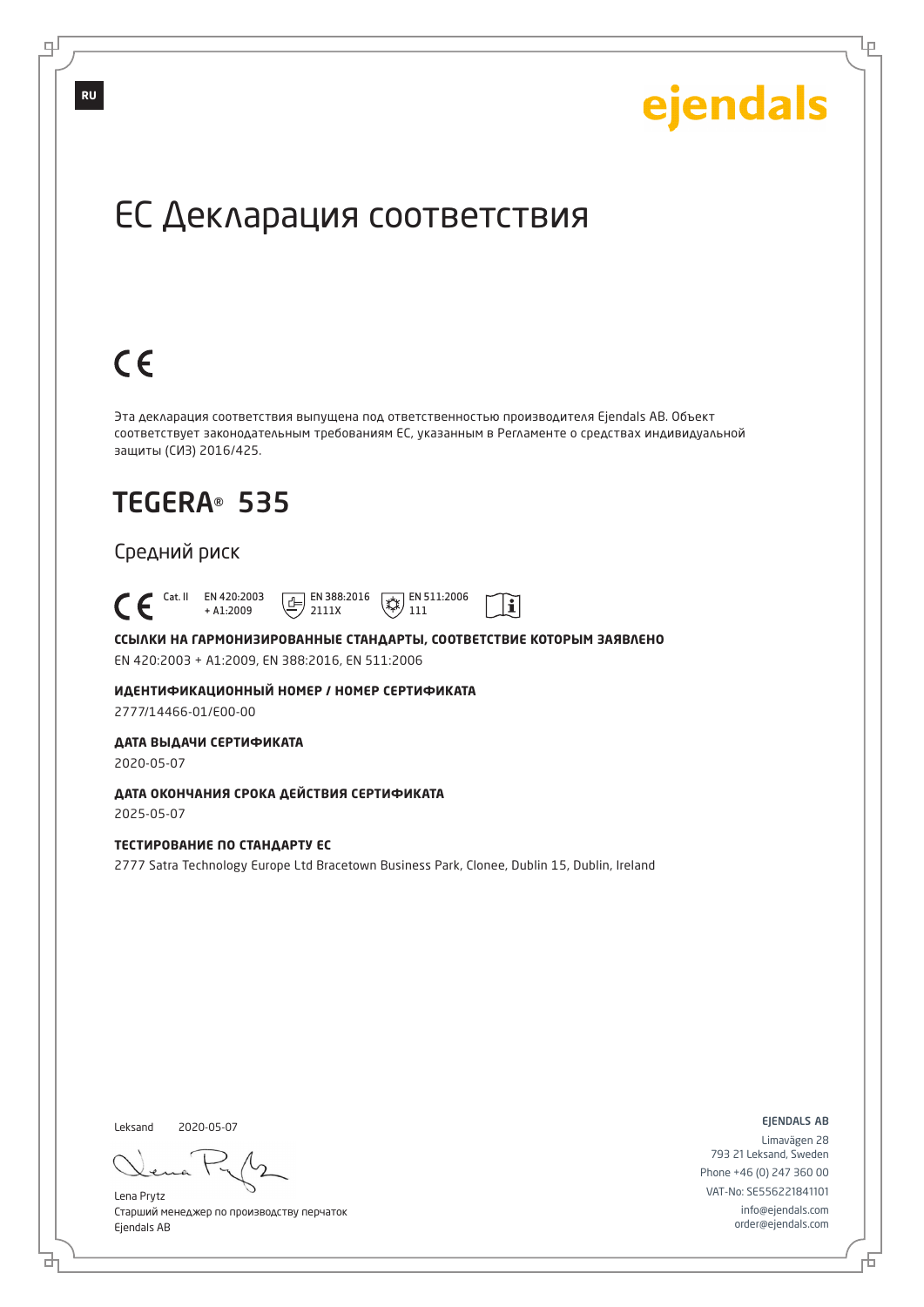Ļμ

# EU-verklaring van conformiteit

# $C \in$

Deze conformiteitsverklaring wordt verstrekt onder volledige verantwoordelijkheid van de fabrikant Ejendals AB. Het beschreven doel is in overeenstemming met de harmonisatiewetgeving van de Unie Persoonlijke beschermingsmiddelen (PBM) Verordening 2016/425.

## TEGERA® 535

### Gemiddeld risico

 Cat. II EN 420:2003  $E$  EN 388:2016  $\mathbb{R}$  EN 511:2006  $\mathbf{i}$ + A1:2009 2111X 111

**VERWIJZINGEN NAAR GEHARMONISEERDE NORMEN WAAROP DE CONFORMITEITSVERKLARING BETREKKING HEEFT** EN 420:2003 + A1:2009, EN 388:2016, EN 511:2006

### **IDENTIFICATIE/NUMMER CERTIFICERING**

2777/14466-01/E00-00

#### **CERTIFICERINGSDATUM**

2020-05-07

#### **VERVALDATUM CERTIFICERING** 2025-05-07

**EU-TYPEONDERZOEK** 2777 Satra Technology Europe Ltd Bracetown Business Park, Clonee, Dublin 15, Dublin, Ireland

Leksand 2020-05-07

<u>다</u>

Lena Prytz Senior Operation Manager Gloves Ejendals AB

ejendals ab

Đ

Limavägen 28 793 21 Leksand, Sweden Phone +46 (0) 247 360 00 VAT-No: SE556221841101 info@ejendals.com order@ejendals.com

**NL**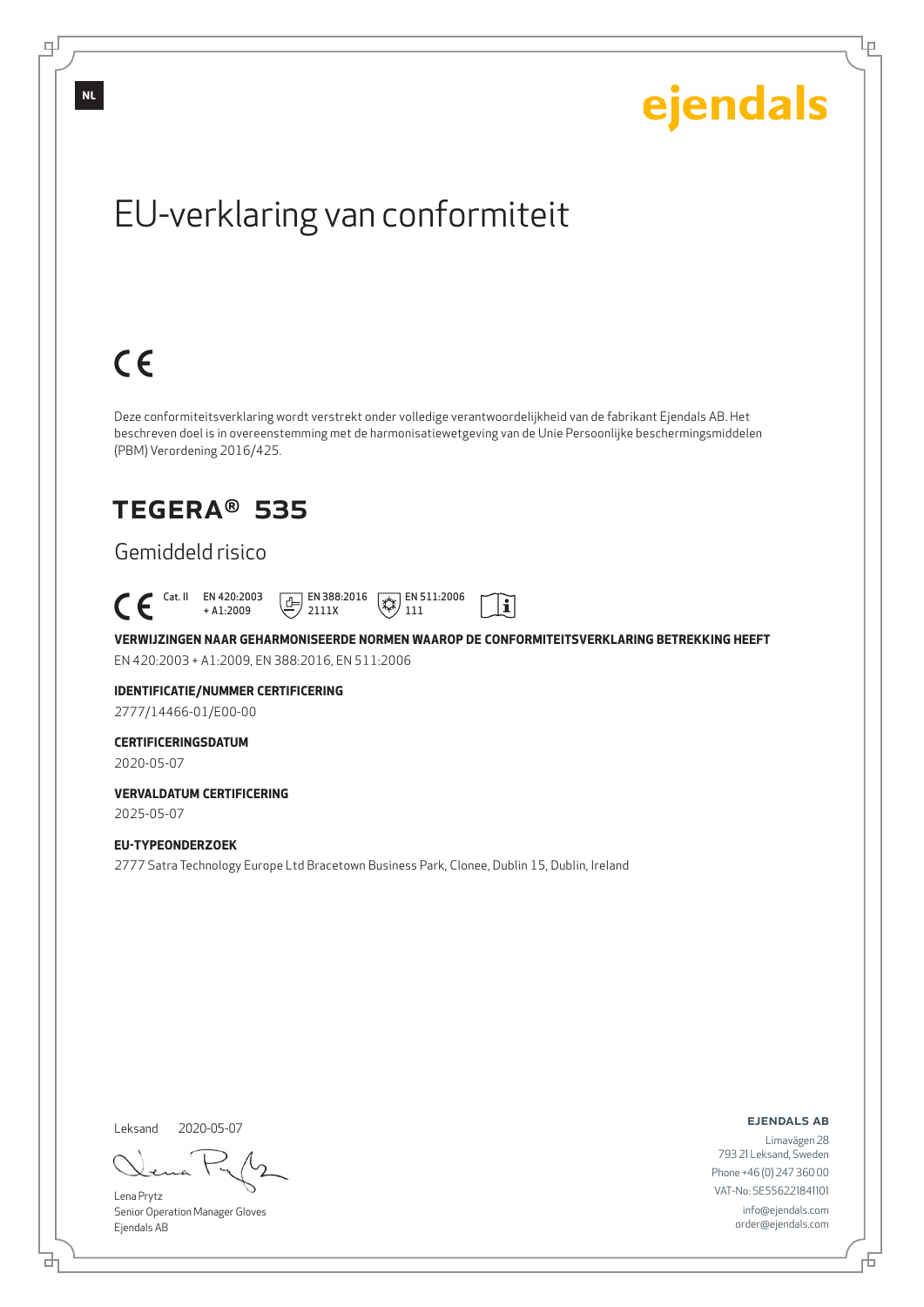Lρ

## Dichiarazione UE di conformità

# $C \in$

La presente dichiarazione di conformità è rilasciata sotto l'esclusiva responsabilità del fabbricante Ejendals AB. L'oggetto descritto è conforme alla normativa di armonizzazione dell'Unione in materia di Dispositivi di Protezione Individuale (DPI) Regolamento UE 2016/425.

 $\mathbf{i}$ 

## TEGERA® 535

### Rischio medio

 Cat. II EN 420:2003 + A1:2009  $\boxed{1}$  EN 388:2016 2111X  $\mathbb{R}$  EN 511:2006 111

#### **RIFERIMENTI ALLE NORME ARMONIZZATE ALLE QUALI SI DICHIARA LA CONFORMITÀ**

EN 420:2003 + A1:2009, EN 388:2016, EN 511:2006

### **IDENTIFICAZIONE/NUMERO DI CERTIFICAZIONE**

2777/14466-01/E00-00

#### **DATA DI CERTIFICAZIONE**

2020-05-07

#### **DATA DI SCADENZA DELLA CERTIFICAZIONE**

2025-05-07

#### **ESAME TIPO UE**

2777 Satra Technology Europe Ltd Bracetown Business Park, Clonee, Dublin 15, Dublin, Ireland

Leksand 2020-05-07

<u>다</u>

Lena Prytz Senior Operation Manager Guanti Ejendals AB

ejendals ab

Đ

Limavägen 28 793 21 Leksand, Sweden Phone +46 (0) 247 360 00 VAT-No: SE556221841101 info@ejendals.com order@ejendals.com

டி

**IT**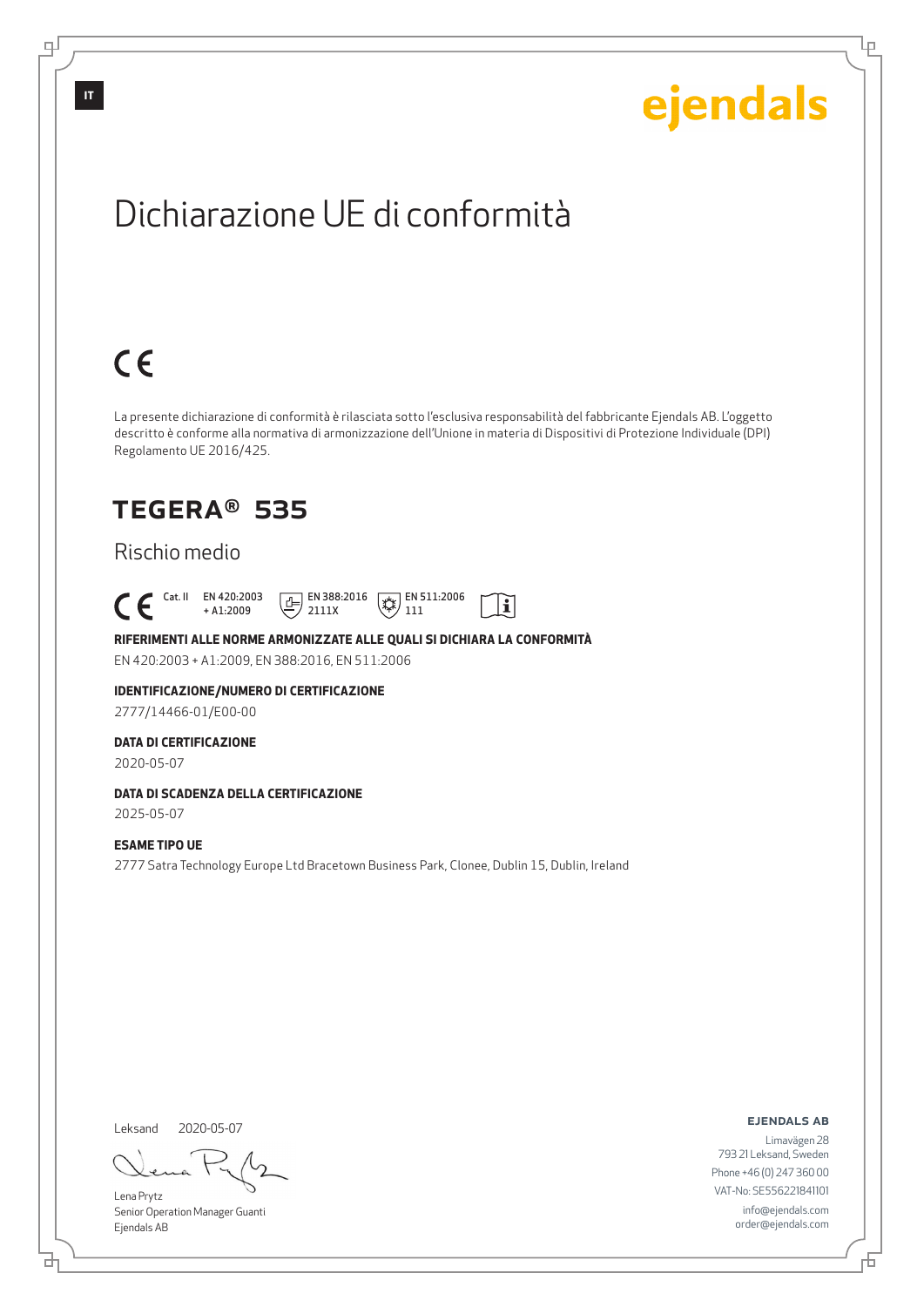Lρ

# Deklaracja zgodności UE

# $C \in$

 $\mathcal C$ 

Niniejsza deklaracja zgodności została wydana na wyłączną odpowiedzialność producenta, firmy Ejendals AB. Przedmiot opisany w niniejszej deklaracji jest zgodny z wymaganiami unijnego prawodawstwa harmonizacyjnego, zawartymi w rozporządzeniu EU 2016/425 w sprawie środków ochrony indywidualnej.

## TEGERA® 535

### Średnie ryzyko

|  | Cat. II EN 420:2003 | <b>FILE EN 388:2016</b> $\sqrt{ }$ <b>EN 511:2006</b> |  |
|--|---------------------|-------------------------------------------------------|--|
|  | $+$ A1 $\cdot$ 2009 | $\equiv$ / 2111X                                      |  |

**ODWOŁANIA DO NORM ZHARMONIZOWANYCH, W ODNIESIENIU DO KTÓRYCH DEKLAROWANA JEST ZGODNOŚĆ** EN 420:2003 + A1:2009, EN 388:2016, EN 511:2006

#### **IDENTYFIKACJA/NUMER CERTYFIKATU**

2777/14466-01/E00-00

#### **DATA WYSTAWIENIA CERTYFIKATU**

2020-05-07

#### **DATA WAŻNOŚCI CERTYFIKATU**

2025-05-07

#### **BADANIE TYPU UE**

2777 Satra Technology Europe Ltd Bracetown Business Park, Clonee, Dublin 15, Dublin, Ireland

Leksand

<u>다</u>

2020-05-07

Lena Prytz Starszy kierownik operacyjny ds. rękawic Ejendals AB

ejendals ab

Limavägen 28 793 21 Leksand, Sweden Phone +46 (0) 247 360 00 VAT-No: SE556221841101 info@ejendals.com order@ejendals.com

டி

Б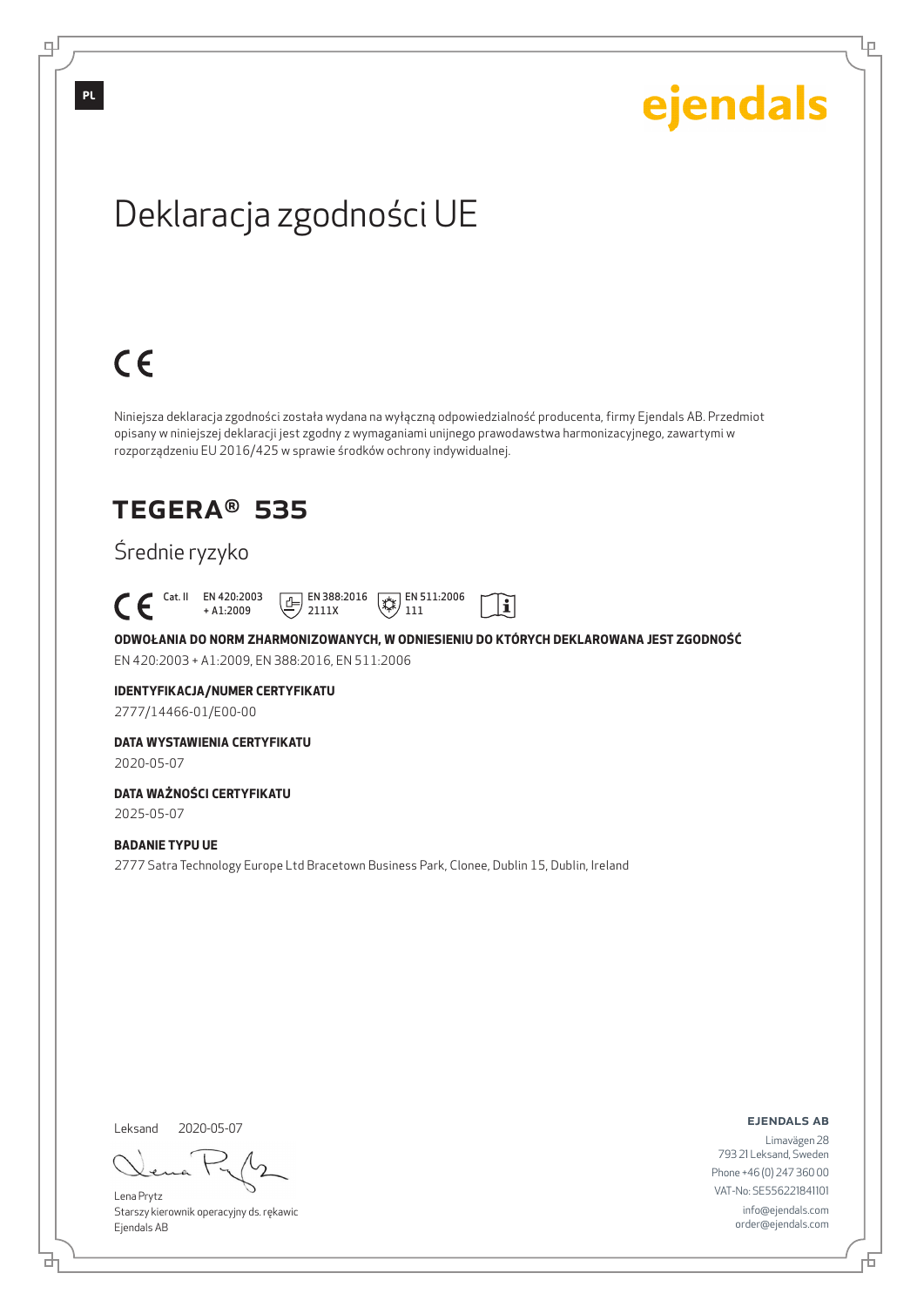Lρ

## Declaración UE de conformidad

# $C \in$

Esta declaración de conformidad se publica bajo la responsabilidad exclusiva del fabricante Ejendals AB. El objeto descrito está en conformidad con la legislación de armonización europea sobre equipos de protección personal (PPE) Reglamento UE 2016/425.

 $|\tilde{\mathbf{i}}|$ 

## TEGERA® 535

### Riesgo medio

 Cat. II EN 420:2003 + A1:2009  $\boxed{1}$  EN 388:2016 2111X  $\mathbb{R}$  EN 511:2006 111

**REFERENCIAS A LAS NORMAS ARMONIZADAS A LAS CUALES SE DECLARA LA CONFORMIDAD** EN 420:2003 + A1:2009, EN 388:2016, EN 511:2006

**IDENTIFICACIÓN/NÚMERO DE CERTIFICACIÓN**

2777/14466-01/E00-00

#### **FECHA DE CERTIFICACIÓN**

2020-05-07

### **FECHA DE CADUCIDAD DE LA CERTIFICACIÓN**

2025-05-07

#### **ANÁLISIS DE TIPO UE**

2777 Satra Technology Europe Ltd Bracetown Business Park, Clonee, Dublin 15, Dublin, Ireland

Leksand 2020-05-07

<u>다</u>

Lena Prytz Responsable Sénior de Operaciones de Guantes Ejendals AB

ejendals ab

Б

Limavägen 28 793 21 Leksand, Sweden Phone +46 (0) 247 360 00 VAT-No: SE556221841101 info@ejendals.com order@ejendals.com

டி

**ES**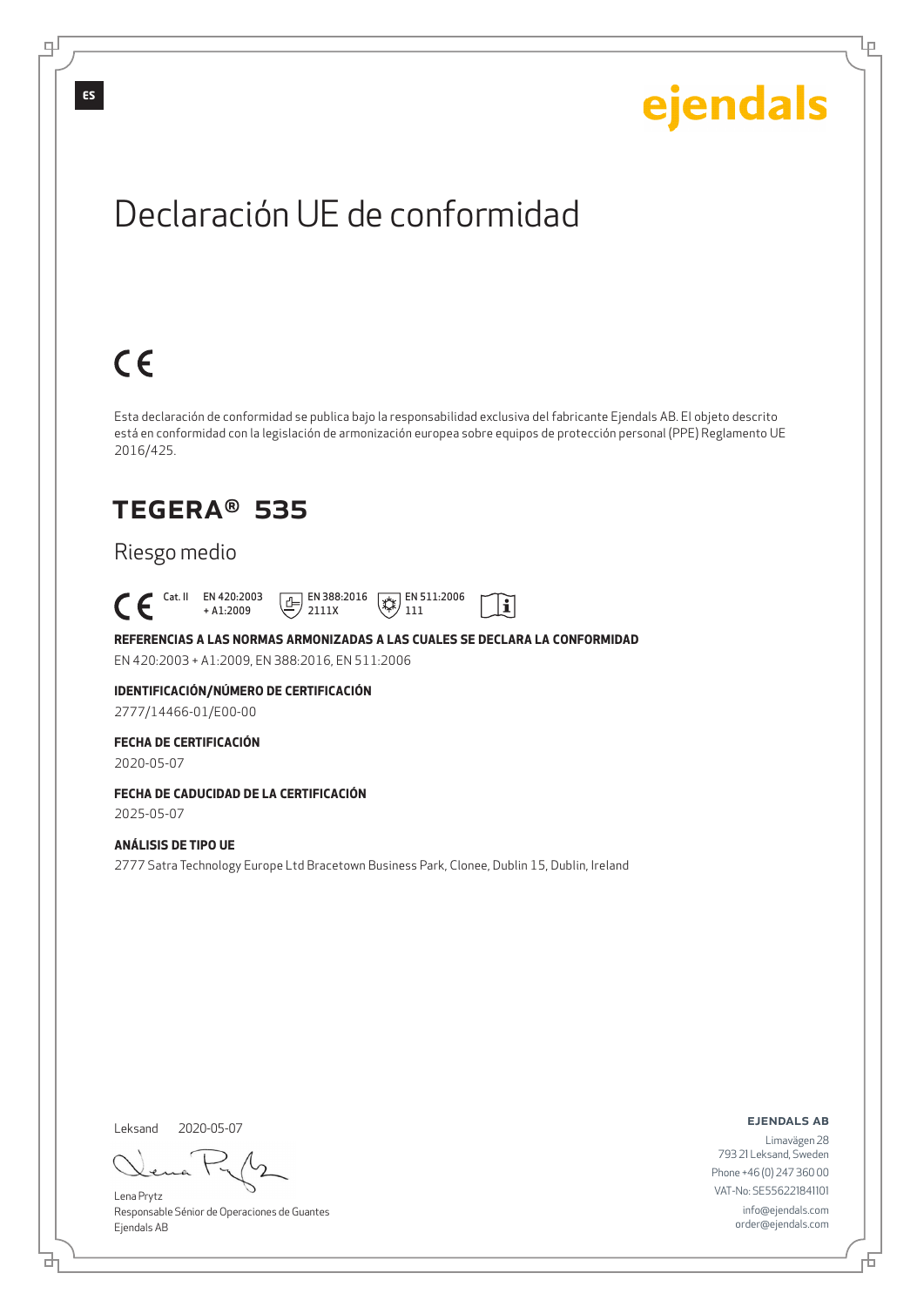டி

Ļμ

# Prohlášení EU o shodě výrobku

# $C \in$

Toto prohlášení o shodě se vydává na výhradní odpovědnost výrobce, kterým je Ejendals AB. Popsaný předmět je ve shodě s harmonizačními právními předpisy Unie: nařízením EU 2016/425 o osobních ochranných prostředcích (OOP).

 $|\tilde{\mathbf{i}}|$ 

## TEGERA® 535

### Střední riziko

 Cat. II EN 420:2003 + A1:2009  $\boxed{1}$  EN 388:2016 2111X  $\mathbb{R}$  EN 511:2006 111

**ODKAZY NA HARMONIZOVANÉ NORMY, NA JEJICHŽ ZÁKLADĚ SE SHODA PROHLAŠUJE** EN 420:2003 + A1:2009, EN 388:2016, EN 511:2006

#### **OZNAČENÍ/ČÍSLO CERTIFIKACE**

2777/14466-01/E00-00

#### **DATUM CERTIFIKACE**

2020-05-07

#### **DATUM KONCE PLATNOSTI CERTIFIKACE** 2025-05-07

#### **TYPOVÁ ZKOUŠKA EU**

2777 Satra Technology Europe Ltd Bracetown Business Park, Clonee, Dublin 15, Dublin, Ireland

Leksand 2020-05-07

đ

Lena Prytz Provozní ředitel pro rukavice Ejendals AB

ejendals ab

Đ

Limavägen 28 793 21 Leksand, Sweden Phone +46 (0) 247 360 00 VAT-No: SE556221841101 info@ejendals.com order@ejendals.com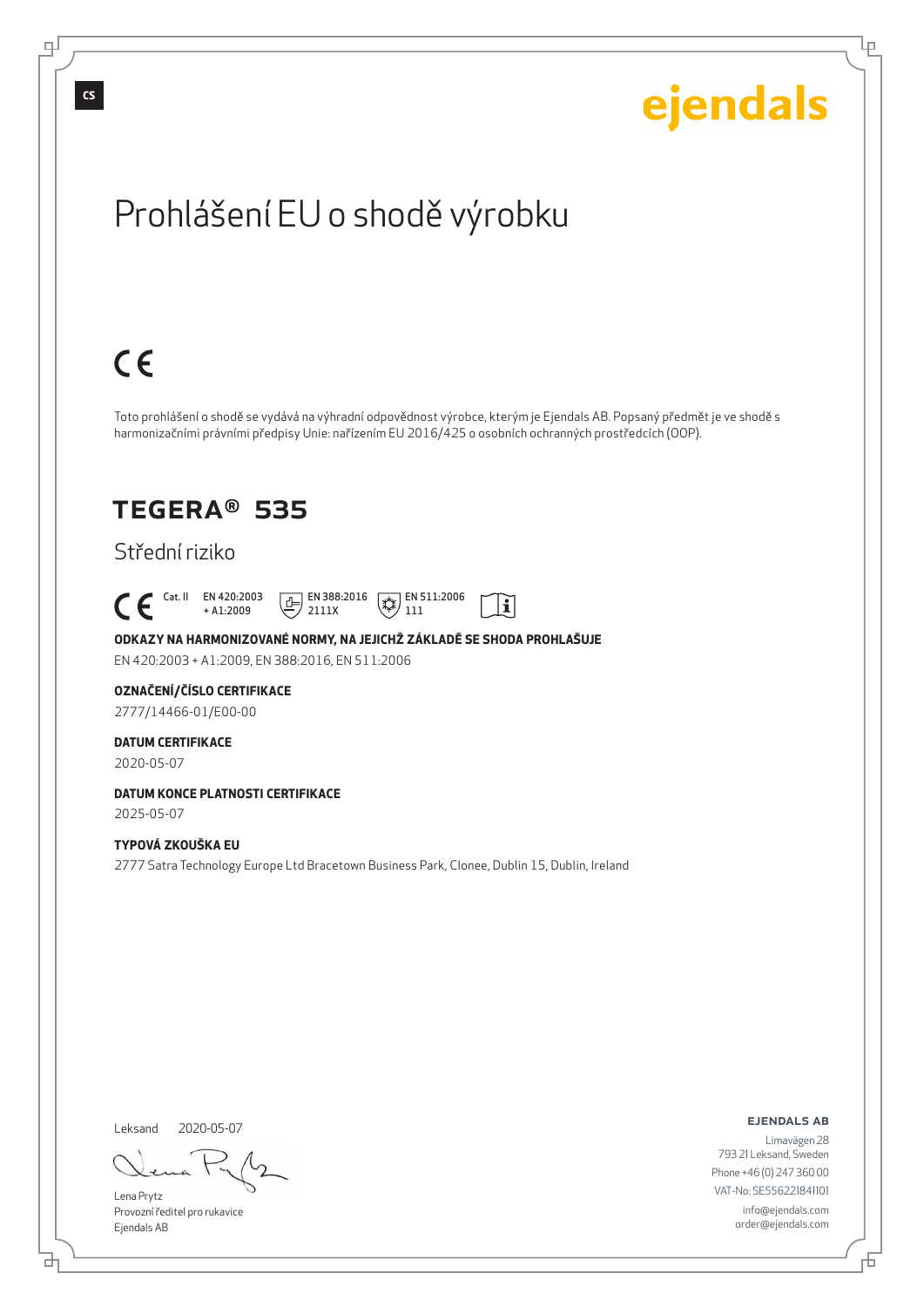Ļμ

# EU-megfelelőségi nyilatkozat

# $C \in$

Ezt a megfelelőségi nyilatkozatot a gyártó, az Ejendals AB kizárólagos felelősségvállalása mellett bocsátják ki. A leírt tárgy megfelel az egyéni védőeszközökre vonatkozó tagállami jogszabályok harmonizásáról szóló (EU) 2016/425-ös rendelet rendelkezéseinek.

## TEGERA® 535

### Közepes kockázat

 Cat. II EN 420:2003  $\boxed{E}$  EN 388:2016  $\mathbb{R}$  EN 511:2006  $\mathbf{i}$ + A1:2009 2111X 111

**HIVATKOZVA A HARMONIZÁLT SZABVÁNYOKRA, AMELYEKRE A MEGFELELŐSÉGI NYILATKOZAT VONATKOZIK** EN 420:2003 + A1:2009, EN 388:2016, EN 511:2006

### **TANÚSÍTÁS AZONOSÍTÓ-/SORSZÁMA**

2777/14466-01/E00-00

### **TANÚSÍTÁS DÁTUMA**

2020-05-07

#### **TANÚSÍTÁS LEJÁRATA** 2025-05-07

**EU-TÍPUSÚ VIZSGÁLAT** 2777 Satra Technology Europe Ltd Bracetown Business Park, Clonee, Dublin 15, Dublin, Ireland

Leksand 2020-05-07

브

Lena Prytz Kesztyűkért felelős vezető operatív menedzser Ejendals AB

ejendals ab

Б

Limavägen 28 793 21 Leksand, Sweden Phone +46 (0) 247 360 00 VAT-No: SE556221841101 info@ejendals.com order@ejendals.com

**HU**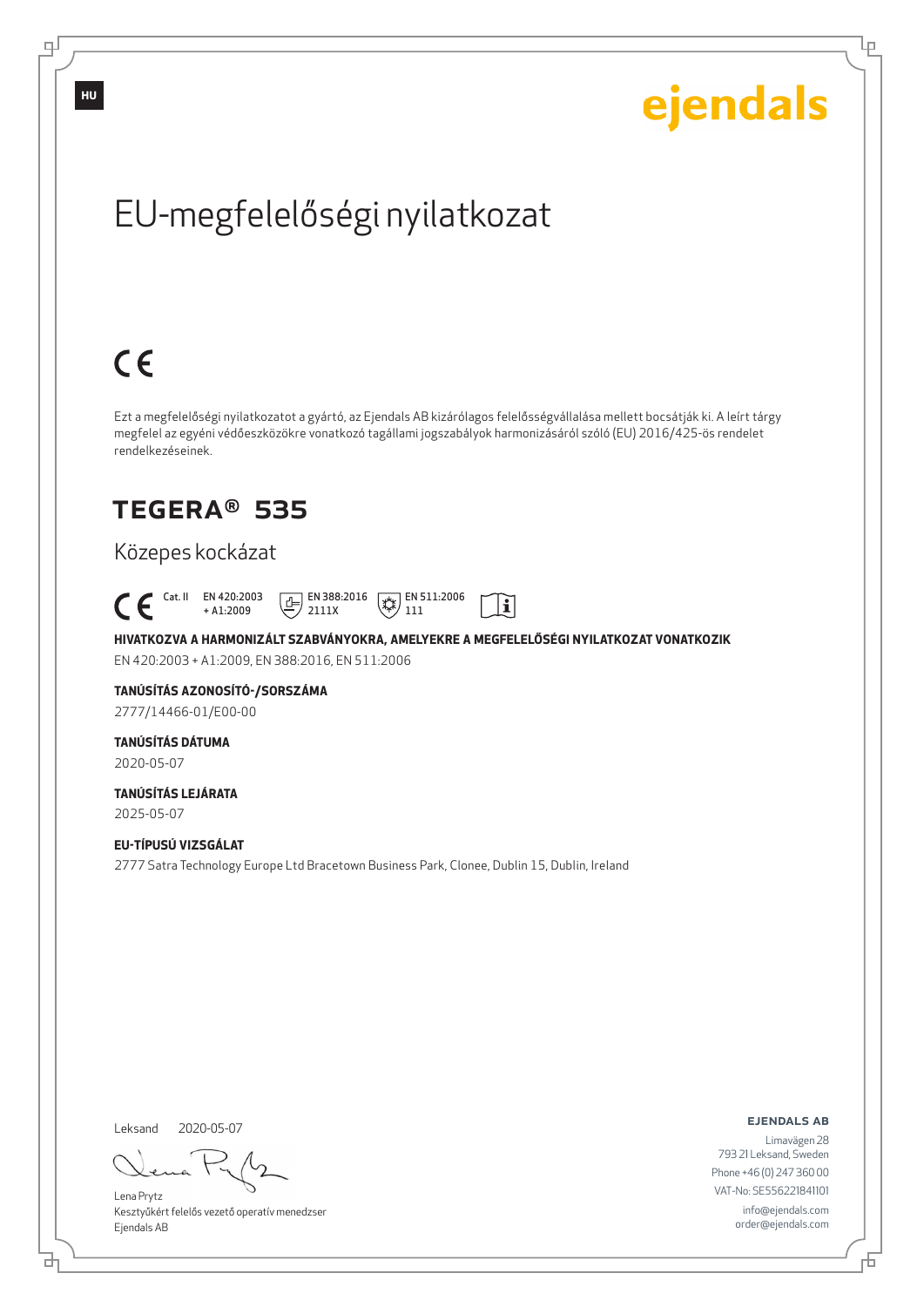

Leksand 2020-05-07

<u>다</u>

டி

Lena Prytz Kinnaste tootmisvaldkonna peategevjuht Ejendals AB

ejendals ab

Limavägen 28 793 21 Leksand, Sweden Phone +46 (0) 247 360 00 VAT-No: SE556221841101 info@ejendals.com order@ejendals.com

Đ

Lρ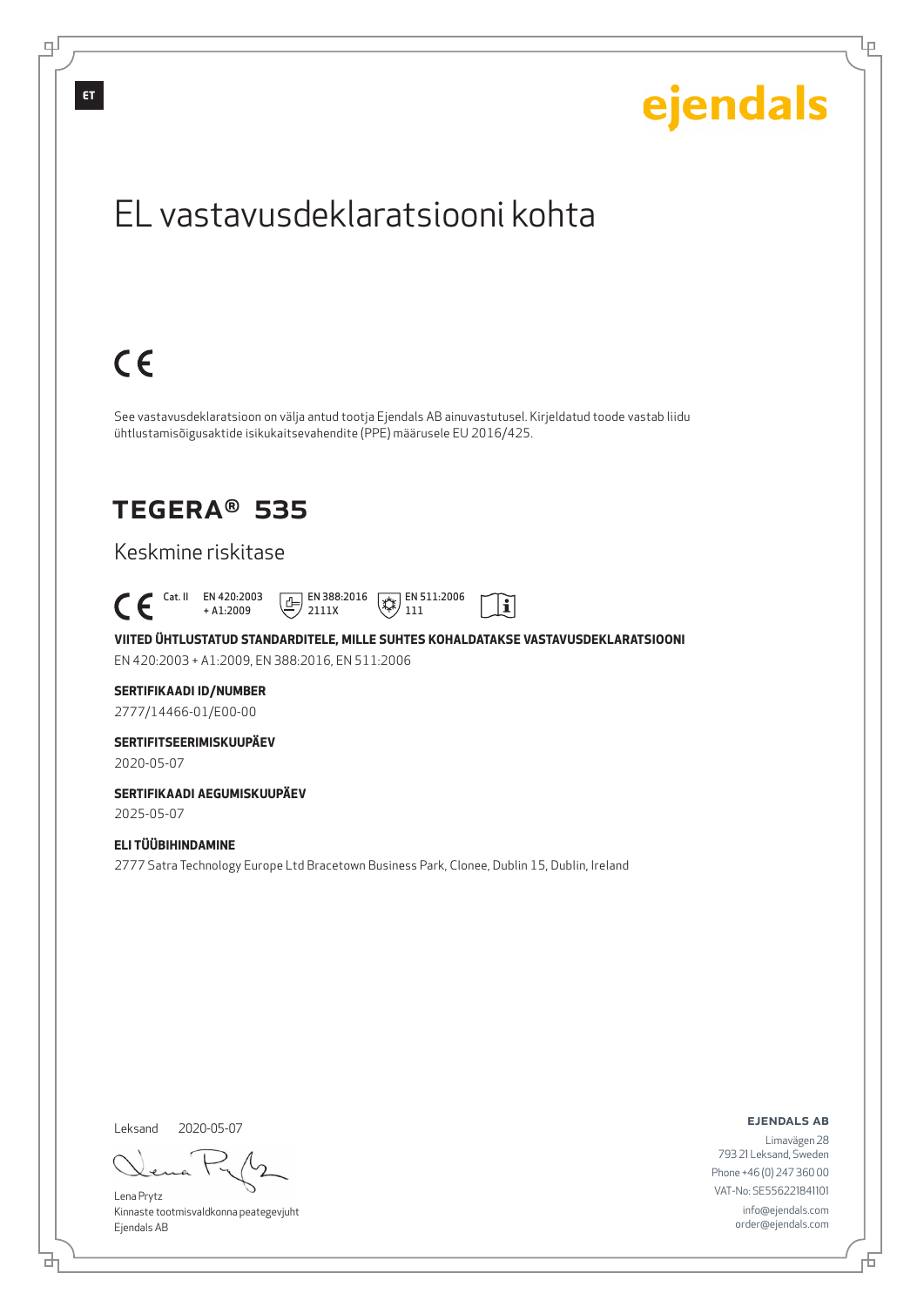Ļμ

# Declaração UE de conformidade

# $C \in$

Esta declaração de conformidade é emitida sob a exclusiva responsabilidade do fabricante, a Ejendals AB. O objeto descrito encontra-se em conformidade com a legislação de harmonização da União, o Regulamento da UE 2016/425 relativo a Equipamento de Proteção Individual (EPI).

 $|\tilde{\mathbf{i}}|$ 

## TEGERA® 535

### Médio risco

 Cat. II EN 420:2003 + A1:2009  $E$  EN 388:2016 2111X  $\mathbb{R}$  EN 511:2006 111

**REFERÊNCIAS A NORMAS HARMONIZADAS COM AS QUAIS SE DECLARA CONFORMIDADE** EN 420:2003 + A1:2009, EN 388:2016, EN 511:2006

### **IDENTIFICAÇÃO/NÚMERO DA CERTIFICAÇÃO**

2777/14466-01/E00-00

#### **DATA DA CERTIFICAÇÃO**

2020-05-07

### **DATA DE EXPIRAÇÃO DA CERTIFICAÇÃO**

2025-05-07

#### **EXAME UE DE TIPO**

2777 Satra Technology Europe Ltd Bracetown Business Park, Clonee, Dublin 15, Dublin, Ireland

Leksand 2020-05-07

<u>다</u>

Lena Prytz Luvas para Gestor Sénior de Operações Ejendals AB

#### ejendals ab

Б

Limavägen 28 793 21 Leksand, Sweden Phone +46 (0) 247 360 00 VAT-No: SE556221841101 info@ejendals.com order@ejendals.com

டி

**PT**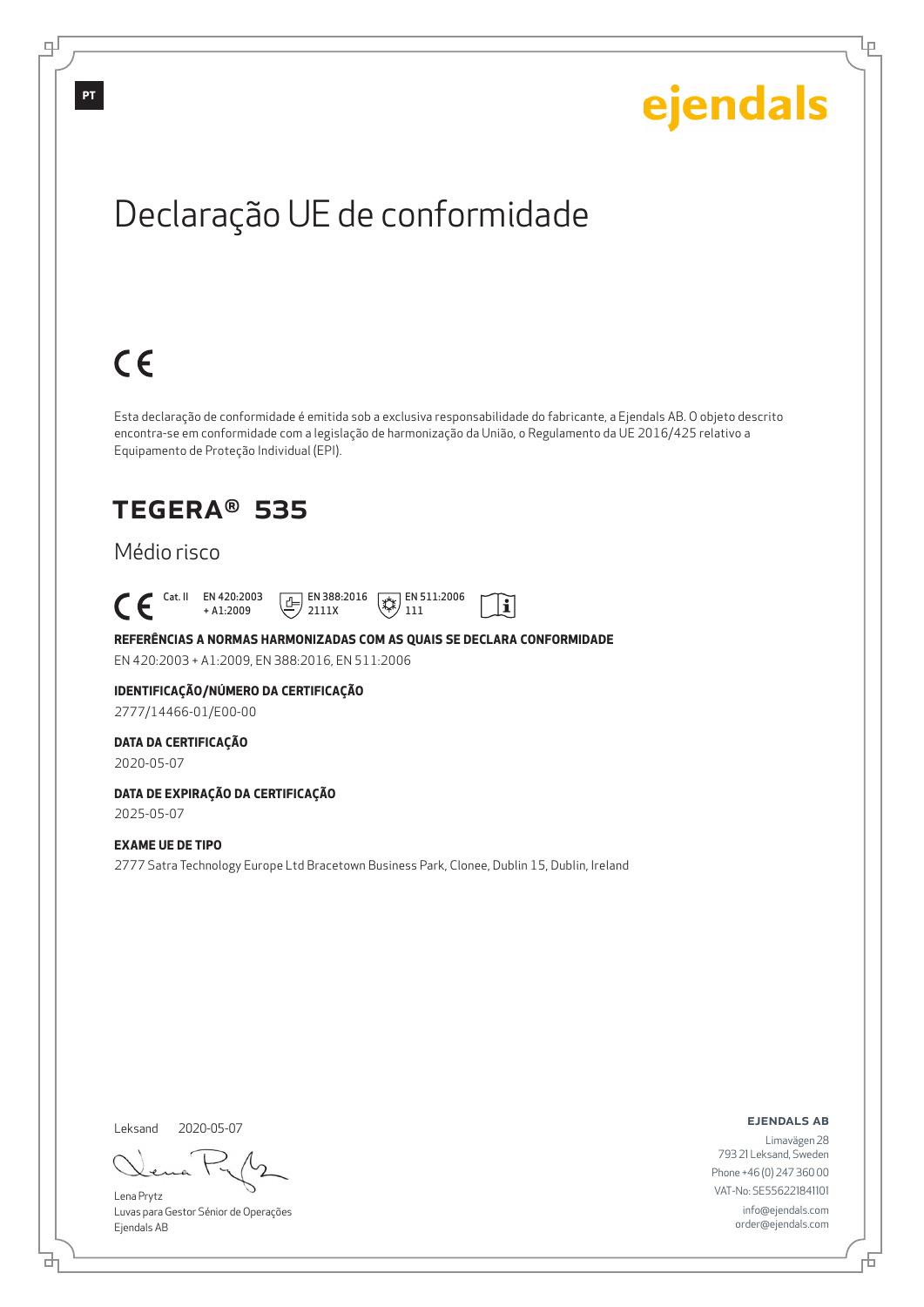Ļμ

# Declaraţie UE privind conformitatea

# $C \in$

Această declaraţie de conformitate este emisă în condiţiile responsabilităţii exclusive a producătorului Ejendals AB. Obiectul descris este în conformitate cu Regulamentul PPE UE 2016/425, referitor la echipamentele de protecţie personală (Personal Protective Equipment – PPE), din cadrul legislaţiei de armonizare a Uniunii.

 $|\tilde{\mathbf{i}}|$ 

### TEGERA® 535

### Risc mediu

 Cat. II EN 420:2003 + A1:2009  $E$  EN 388:2016 2111X  $\mathbb{R}$  EN 511:2006 111

**TRIMITERI LA STANDARDELE ARMONIZATE CU CARE ESTE DECLARATĂ CONFORMITATEA** EN 420:2003 + A1:2009, EN 388:2016, EN 511:2006

#### **IDENTIFICARE/NUMĂR DE CERTIFICARE**

2777/14466-01/E00-00

#### **DATA CERTIFICĂRII**

2020-05-07

### **DATA DE EXPIRARE A CERTIFICĂRII**

2025-05-07

#### **EXAMINARE TIP UE**

2777 Satra Technology Europe Ltd Bracetown Business Park, Clonee, Dublin 15, Dublin, Ireland

Leksand 2020-05-07

브

Lena Prytz Manager senior operaţii Mănuşi Ejendals AB

ejendals ab

Б

Limavägen 28 793 21 Leksand, Sweden Phone +46 (0) 247 360 00 VAT-No: SE556221841101 info@ejendals.com order@ejendals.com

**RO**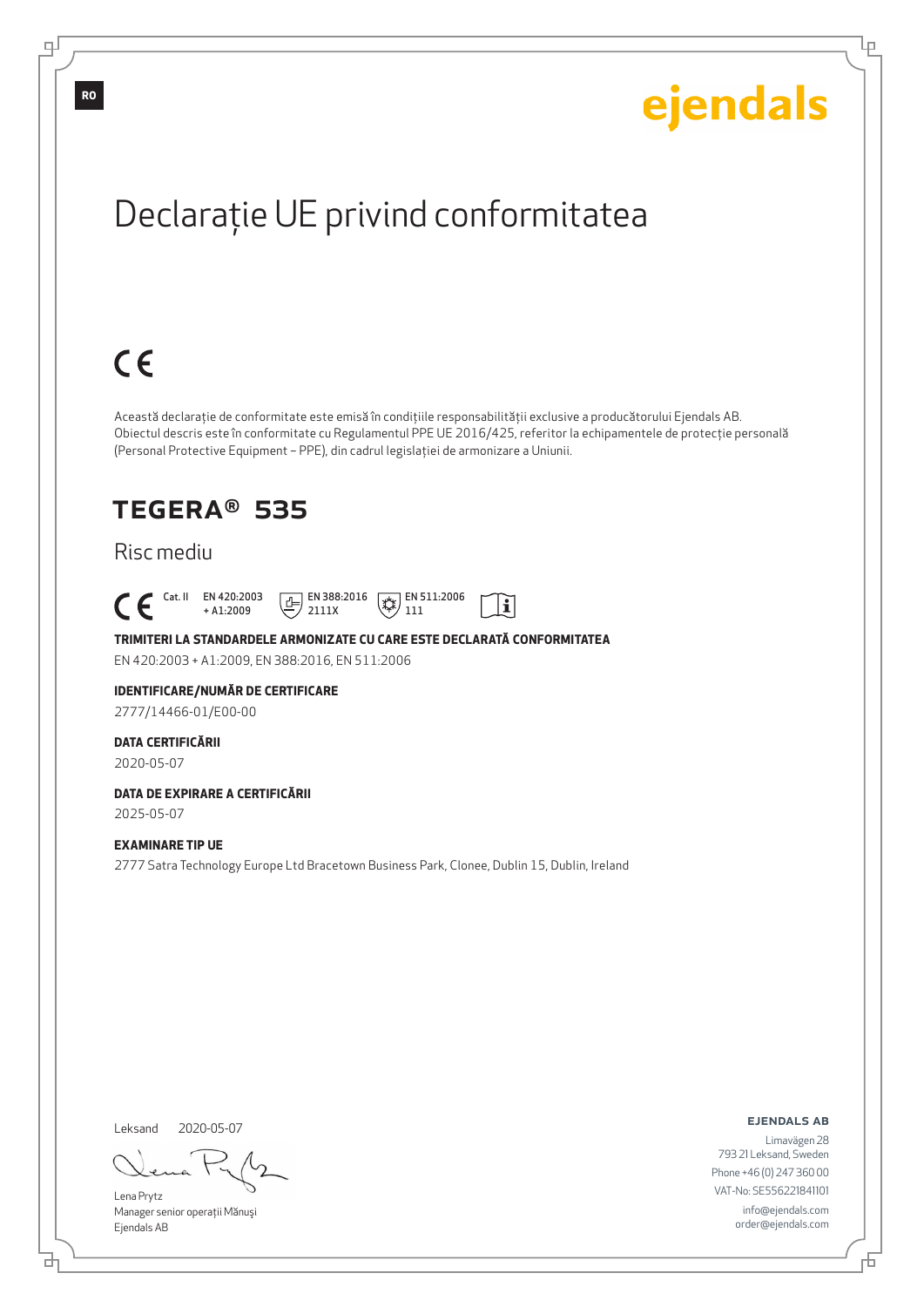Ļμ

## AB Uygunluk beyanı

# $C \in$

Bu uygunluk beyanı, üretici Ejendals AB'nin yegane sorumluluğu altında yayımlanır. Açıklanan ürün, Birlik uyum yasası Kişisel Koruyucu Donanım (KKD) Direktifi EU 2016/425 sayılı AB Yönetmeliği ile uyumludur.

### TEGERA® 535

Orta risk

 $\begin{bmatrix} \text{Cat. II} & \text{EN } 420:2003 \\ + A1:2009 \end{bmatrix}$ 

+ A1:2009  $\boxed{E}$  EN 388:2016 2111X



**UYGUNLUĞUN BEYAN EDILDIĞI UYUMLU STANDARTLAR IÇIN REFERANSLAR**

EN 420:2003 + A1:2009, EN 388:2016, EN 511:2006

#### **KIMLIK/SERTIFIKA NUMARASI**

2777/14466-01/E00-00

### **SERTIFIKA TARIHI**

2020-05-07

#### **SERTIFIKA BITIŞ TARIHI** 2025-05-07

#### **AB TIP INCELEMESI**

2777 Satra Technology Europe Ltd Bracetown Business Park, Clonee, Dublin 15, Dublin, Ireland

Leksand 2020-05-07

đ

Lena Prytz Üst Düzey Beyaz Yaka Personel Eldivenleri Ejendals AB

ejendals ab

舌

Limavägen 28 793 21 Leksand, Sweden Phone +46 (0) 247 360 00 VAT-No: SE556221841101 info@ejendals.com order@ejendals.com

டி

**TR**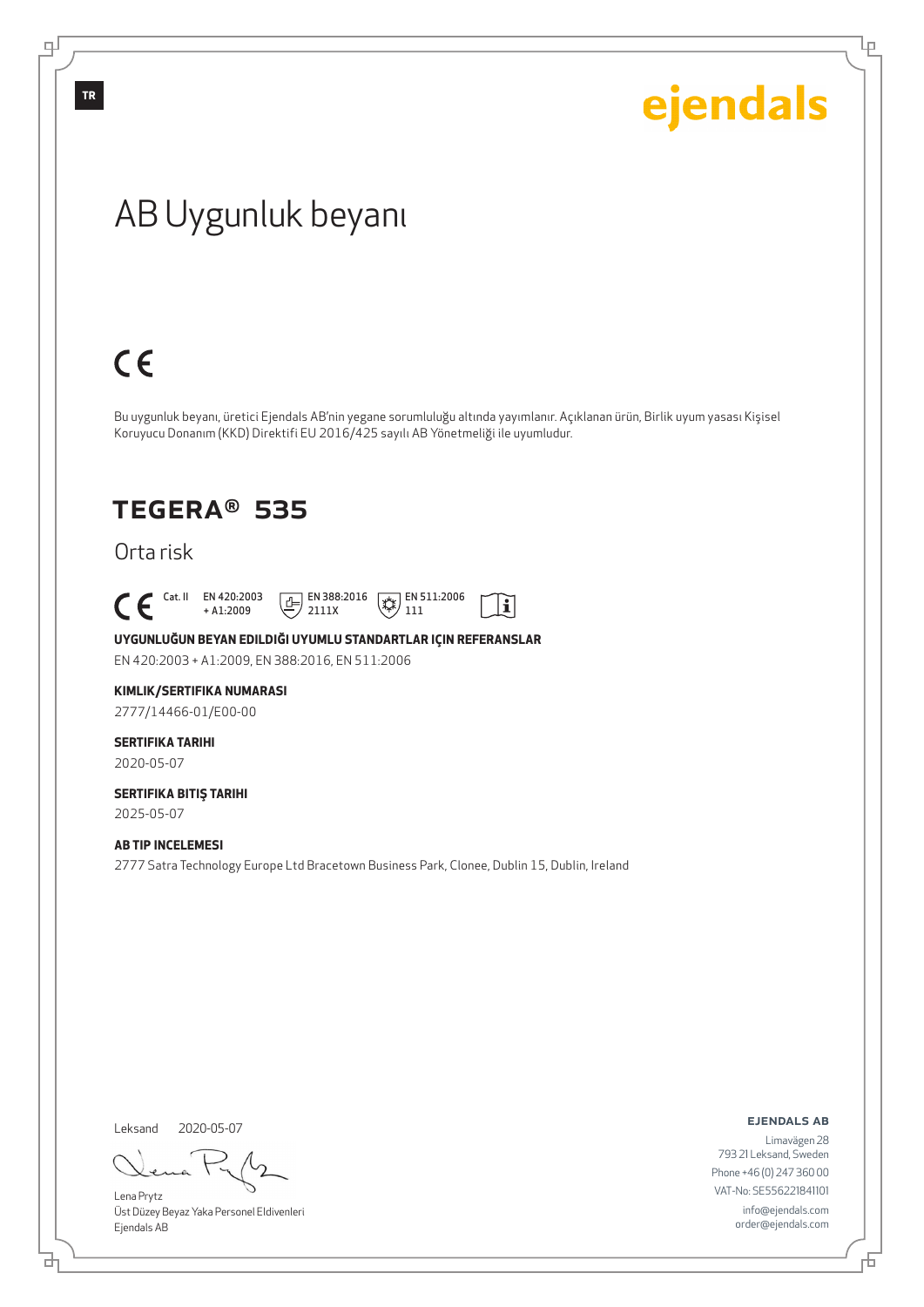Lρ

## Vyhlásenie o zhode EÚ

# $C \in$

Toto vyhlásenie o zhode sa vydáva výlučne na zodpovednosť výrobcu Ejendals AB. Uvedený predmet vyhlásenia je v zhode s príslušnými harmonizačnými právnymi predpismi Únie Nariadenie EÚ 2016/425 o ochrane osobných ochranných prostriedkov (OOP).

 $|\tilde{\mathbf{i}}|$ 

### TEGERA® 535

### Stredné riziko

 Cat. II EN 420:2003 + A1:2009  $\boxed{1}$  EN 388:2016 2111X  $\mathbb{R}$  EN 511:2006 111

**ODKAZY NA HARMONIZOVANÉ NORMY, NA ZÁKLADE KTORÝCH BOLA VYHLÁSENÁ ZHODA** EN 420:2003 + A1:2009, EN 388:2016, EN 511:2006

**IDENTIFIKÁCIA/ČÍSLO CERTIFIKÁCIE**

2777/14466-01/E00-00

#### **DÁTUM CERTIFIKÁCIE**

2020-05-07

### **DÁTUM UPLYNUTIA PLATNOSTI CERTIFIKÁTU**

2025-05-07

#### **SKÚŠKA TYPU EÚ**

2777 Satra Technology Europe Ltd Bracetown Business Park, Clonee, Dublin 15, Dublin, Ireland

Leksand 2020-05-07

<u>다</u>

Lena Prytz Vrchný prevádzkový manažér – rukavice Ejendals AB

ejendals ab

Limavägen 28 793 21 Leksand, Sweden Phone +46 (0) 247 360 00 VAT-No: SE556221841101 info@ejendals.com order@ejendals.com

டி

**SK**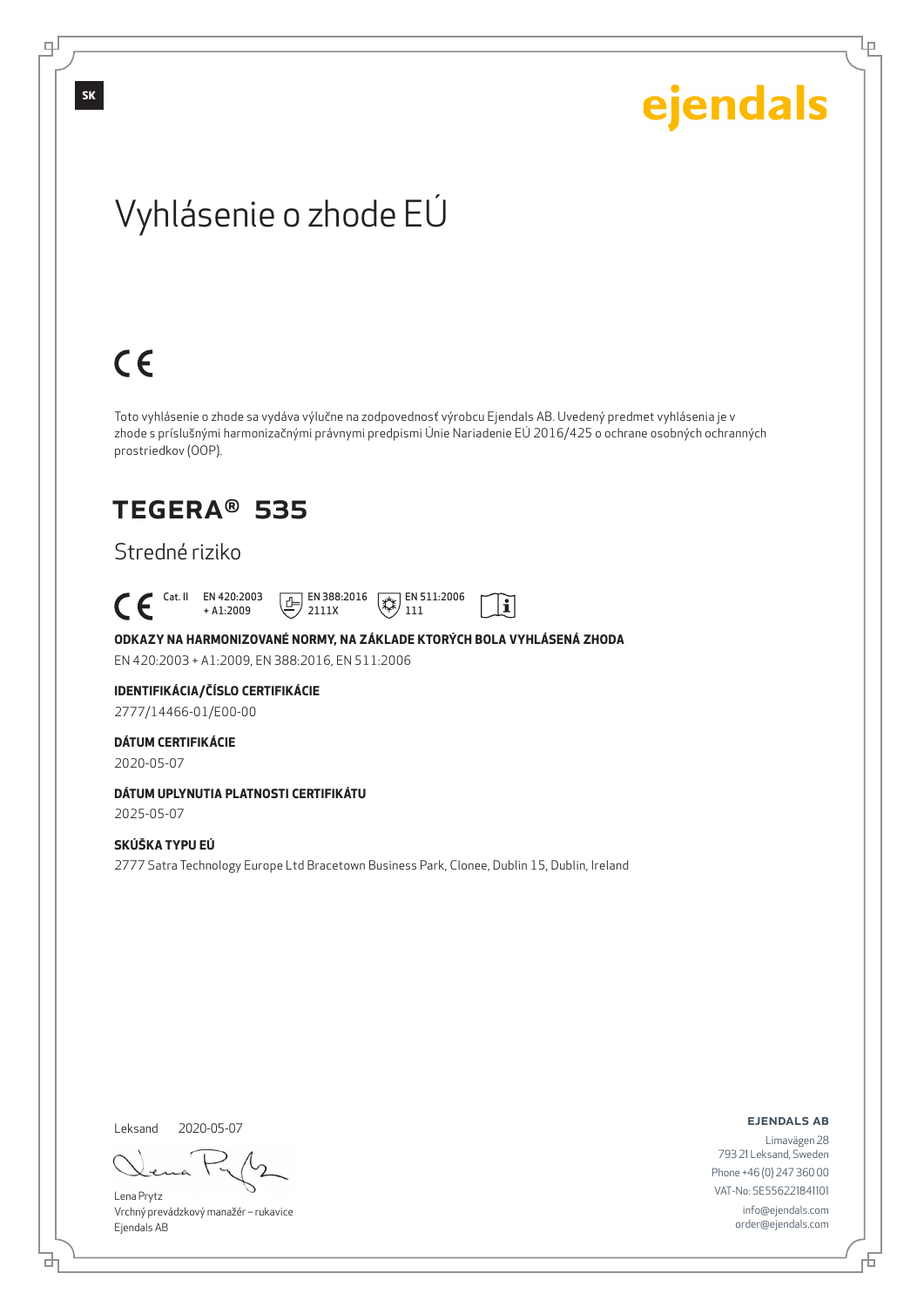Lρ

## Izjava ES o skladnosti izdelka

# $C \in$

Ta izjava o skladnosti je izdana z izključno odgovornostjo proizvajalca Ejendals AB. Opisani izdelek je skladen z usklajeno zakonodajo Unije na podlagi Uredbe o osebni varovalni opremi (OVO) EU 2016/425.

li

### TEGERA® 535

### Srednje tveganje

 Cat. II EN 420:2003 + A1:2009  $\boxed{E}$  EN 388:2016 2111X  $\mathbb{R}$  EN 511:2006 111

**NAVEDBA USKLAJENEGA STANDARDA, NA KATEREGA SE NANAŠA IZJAVA O SKLADNOSTI** EN 420:2003 + A1:2009, EN 388:2016, EN 511:2006

#### **IDENTIFIKACIJA/ŠTEVILKA POTRDILA** 2777/14466-01/E00-00

### **DATUM IZDAJE POTRDILA**

2020-05-07

#### **ROK VELJAVNOSTI POTRDILA** 2025-05-07

**PRESKUS TIPA EU**

2777 Satra Technology Europe Ltd Bracetown Business Park, Clonee, Dublin 15, Dublin, Ireland

Leksand 2020-05-07

<u>다</u>

Lena Prytz Rokavice za višjega vodjo obrata Ejendals AB

ejendals ab

Limavägen 28 793 21 Leksand, Sweden Phone +46 (0) 247 360 00 VAT-No: SE556221841101 info@ejendals.com order@ejendals.com

டி

**SL**

Đ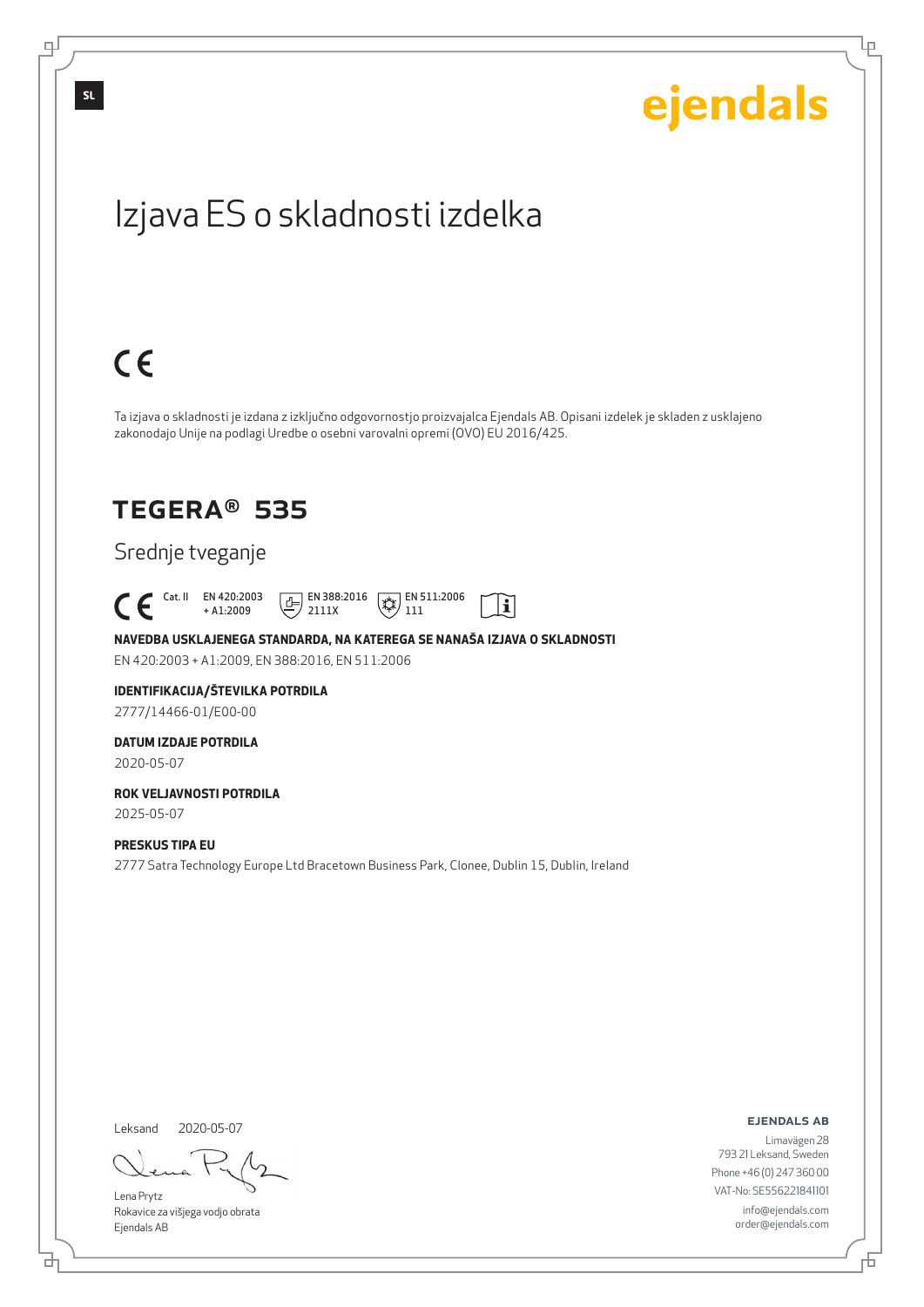டி

# ejendals

Lρ

## ES atitikties deklaracija

# $C \in$

Ši atitikties deklaracija pateikiama tik gamintojo "Ejendals AB" atsakomybe. Nurodytas objektas atitinka Sąjungos derinamųjų teisės aktų asmeninių apsaugos priemonių reglamentą ES 2016/425.

 $|\tilde{\mathbf{i}}|$ 

### TEGERA® 535

### Vidutinė rizika

 $\begin{bmatrix} \mathsf{Cat} & \mathsf{II} & \mathsf{EN} & 420:2003 \\ + & \mathsf{A} & 1:2009 \end{bmatrix}$ + A1:2009  $\boxed{1}$  EN 388:2016 2111X  $\mathbb{R}$  EN 511:2006 111

**NUORODOS Į SUDERINTUS STANDARTUS, KURIAIS REMIANTIS DEKLARUOJAMA ATITIKTIS** EN 420:2003 + A1:2009, EN 388:2016, EN 511:2006

### **IDENTIFIKAVIMAS / SERTIFIKAVIMO NUMERIS**

2777/14466-01/E00-00

#### **SERTIFIKAVIMO DATA**

2020-05-07

#### **SERTIFIKATO GALIOJIMO PABAIGOS DATA**

2025-05-07

#### **ES TIPO PATIKRINIMAS**

2777 Satra Technology Europe Ltd Bracetown Business Park, Clonee, Dublin 15, Dublin, Ireland

Leksand 2020-05-07

<u>다</u>

Lena Prytz Vyresniojo darbų vadovo pirštinės Ejendals AB

ejendals ab

Б

Limavägen 28 793 21 Leksand, Sweden Phone +46 (0) 247 360 00 VAT-No: SE556221841101 info@ejendals.com order@ejendals.com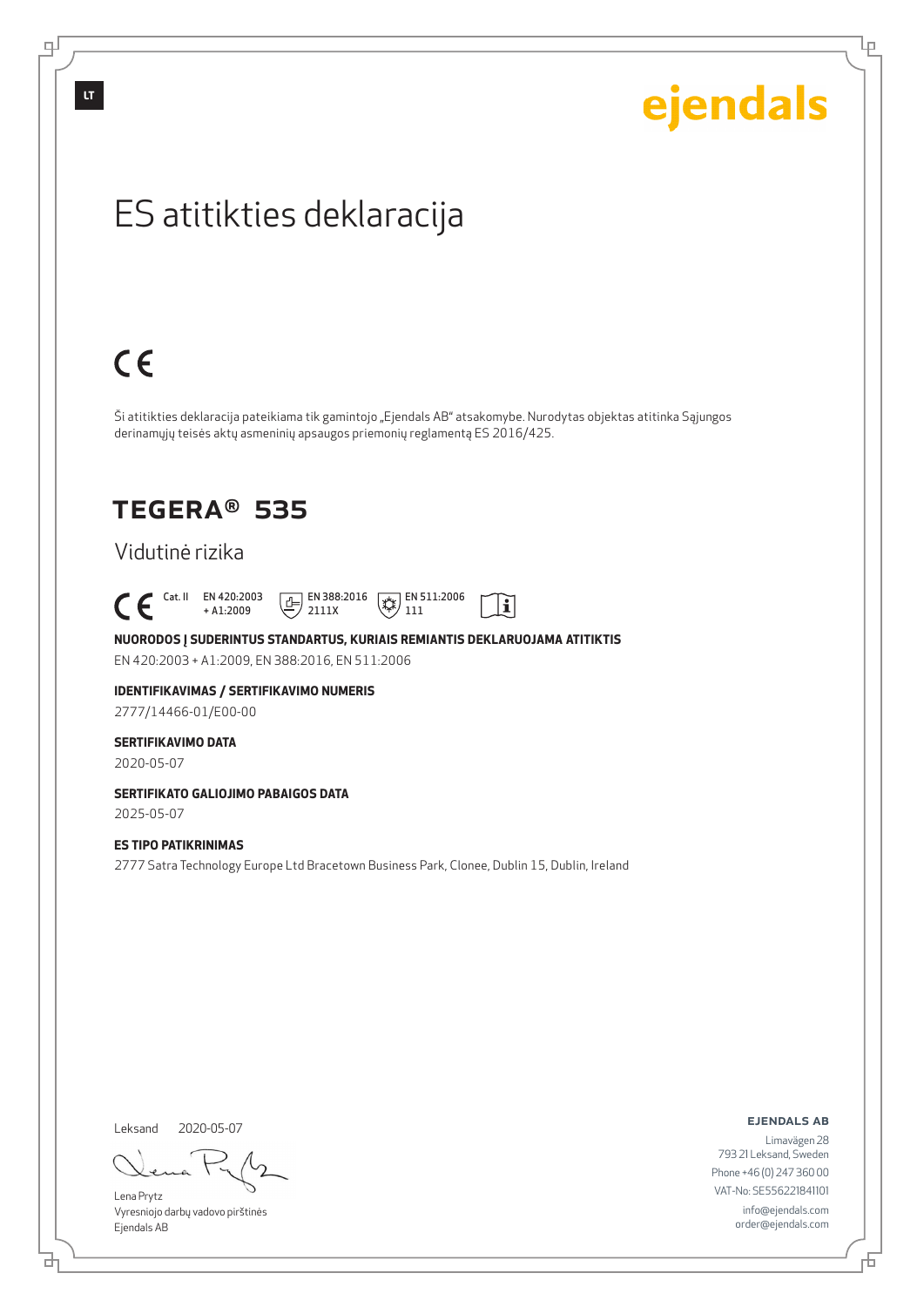

Lρ

## ES deklarācija par atbilstību

# $C \in$

Par šīs atbilstības deklarācijas izsniegšanu pilnībā ir atbildīgs ražotājs Ejendals AB. Aprakstītais objekts atbilst vienotās likumu saskaņošanas regulai ES 2016/425 par individuālajiem aizsardzības līdzekļiem (IAL).

> $\mathbb{R}$  EN 511:2006 111

 $\mathbf{i}$ 

## TEGERA® 535

### Vidējs risks

 Cat. II EN 420:2003 + A1:2009  $E$  EN 388:2016

**ATSAUCES UZ HARMONIZĒTAJIEM STANDARTIEM, ATBILSTĪBA KURIEM TIEK APLIECINĀTA** EN 420:2003 + A1:2009, EN 388:2016, EN 511:2006

2111X

### **SERTIFIKĀTA IDENTIFIKATORS/NUMURS**

2777/14466-01/E00-00

#### **SERTIFIKĀTA DATUMS**

2020-05-07

#### **SERTIFIKĀTA DERĪGUMA TERMIŅŠ** 2025-05-07

**ES TIPA PĀRBAUDE**

2777 Satra Technology Europe Ltd Bracetown Business Park, Clonee, Dublin 15, Dublin, Ireland

Leksand 2020-05-07

Lena Prytz Cimdu ražošanas vecākais rīkotājdirektors Ejendals AB

ejendals ab

Б

Limavägen 28 793 21 Leksand, Sweden Phone +46 (0) 247 360 00 VAT-No: SE556221841101 info@ejendals.com order@ejendals.com

டி

**LV**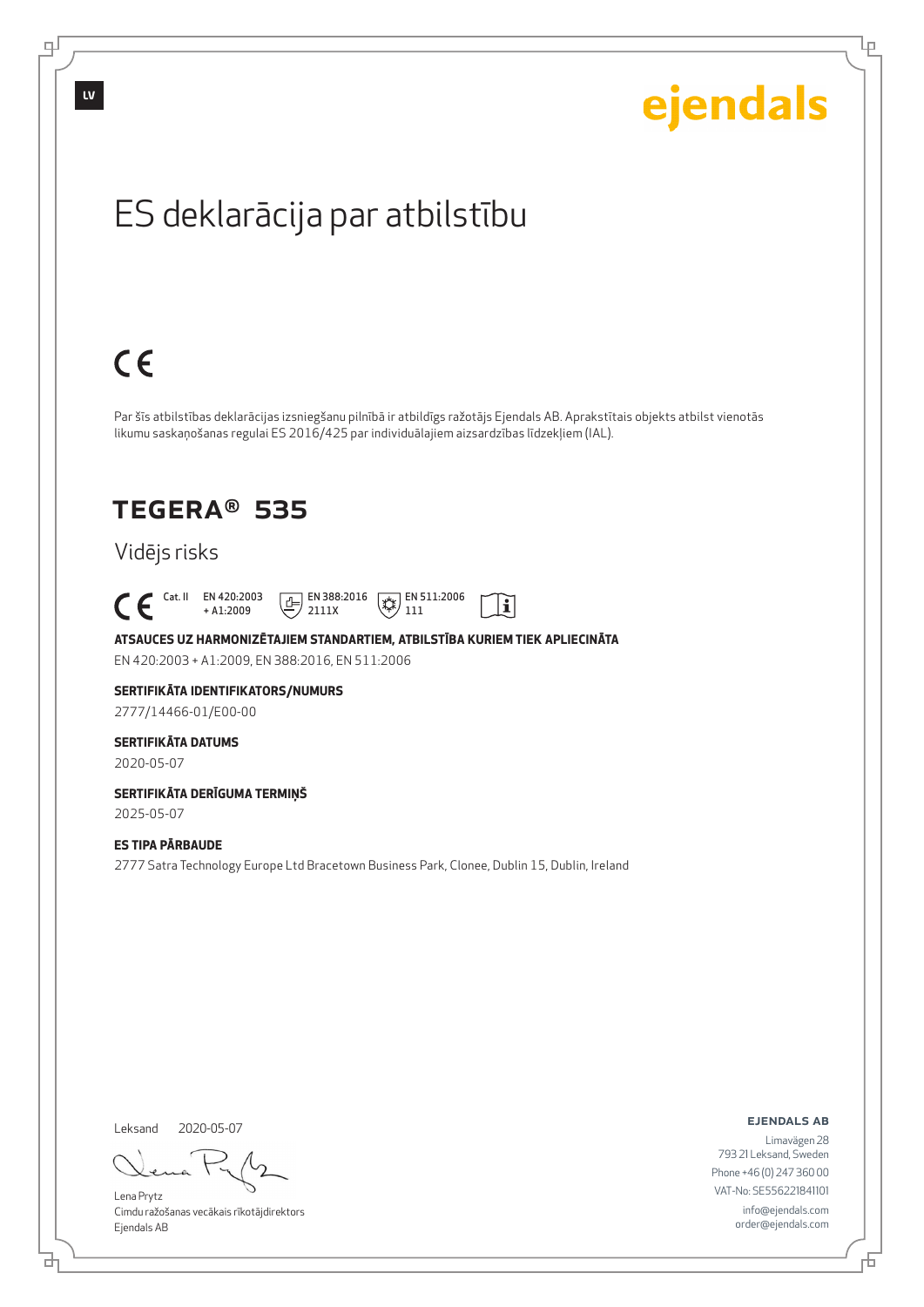Lр

## ЕС декларация за съответствие

# $C \in$

Настоящата декларация за съответствие е издадена на отговорността на производителя Ejendals AB. Предметът на декларацията е в съответствие със законодателството на Съюза за хармонизация относно личните предпазни средства (ЛПС), Регламент (ЕС) 2016/425.

## TEGERA® 535

#### Среден риск

 Cat. II EN 420:2003  $\boxed{E}$  EN 388:2016  $\mathbb{R}$  EN 511:2006  $\mathbf{i}$ + A1:2009 2111X 111

**ПОЗОВАВАНИЯ СЕ ХАРМОНИЗИРАНИ СТАНДАРТИ, ЗА КОИТО СЕ ДЕКЛАРИРА СЪОТВЕТСТВИЕ** EN 420:2003 + A1:2009, EN 388:2016, EN 511:2006

**ИДЕНТИФИКАЦИЯ/НОМЕР НА СЕРТИФИКАТА**

2777/14466-01/E00-00

#### **ДАТА НА ИЗДАВАНЕ НА СЕРТИФИКАТА**

2020-05-07

### **ДАТА НА ВАЛИДНОСТ НА СЕРТИФИКАТА**

2025-05-07

#### **ЕС-ТИП ИЗСЛЕДВАНЕ**

2777 Satra Technology Europe Ltd Bracetown Business Park, Clonee, Dublin 15, Dublin, Ireland

Leksand 2020-05-07

브

Lena Prytz Ръкавици за старши ръководител на производството Ejendals AB

ejendals ab

Đ

Limavägen 28 793 21 Leksand, Sweden Phone +46 (0) 247 360 00 VAT-No: SE556221841101 info@ejendals.com order@ejendals.com

**BG**